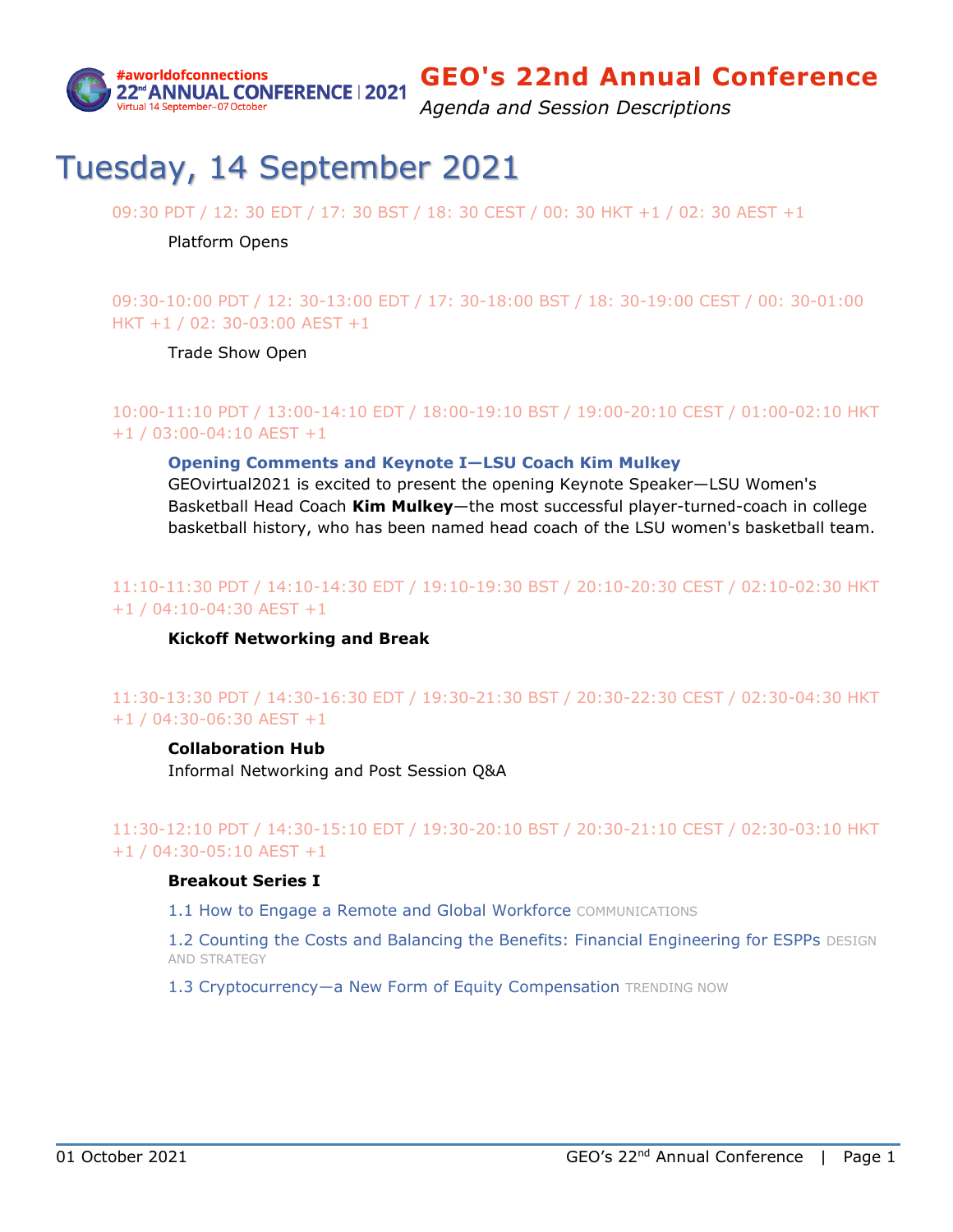

*Agenda and Session Descriptions*

# Tuesday, 14 September 2021 (continued)

12:20-13:00 PDT / 15:20-16:00 EDT / 20:20-21:00 BST / 21:20-22:00 CEST / 03:20-04:00 HKT +1 / 05:20-06:00 AEST +1

### **Breakout Series II**

- [2.1 ESG and Performance Conditions](#page-18-0)-Real Life Experiences BUSINESS INTELLIGENCE
- [2.2 Cash in a Flash: The Google Employee Trading Plan](#page-18-1) DESIGN AND STRATEGY
- [2.3 Global Equity Insights Survey 2021](#page-18-2) DESIGN AND STRATEGY

13:00-13:30 PDT / 16:00-16:30 EDT / 21:00-21:30 BST / 22:00-22:30 CEST / 04:00-04:30 HKT +1 / 06:00-06:30 AEST +1

Trade Show Open

# Tuesday, 14 September 2021 Encore

16:30 PDT / 19:30 EDT / 00:30 BST +1 / 01:30 CEST / 07:30 HKT +1 / 09:30 AEST +1

Platform Opens

## 17:00-18:10 PDT / 20:00-21:10 EDT / 01:00-02:10 BST +1 / 02:00-03:10 CEST +1 / 08:00- 09:10 HKT +1 / 10:00-11:10 AEST +1

**Opening Comments and Keynote I—[LSU Coach Kim Mulkey \(Encore Session\)](#page-12-0)** GEOvirtual2021 is excited to present the opening Keynote Speaker—LSU Women's Basketball Head Coach **Kim Mulkey**—the most successful player-turned-coach in college

basketball history, who has been named head coach of the LSU women's basketball team.

## 18:20-19:00 PDT / 21:20-22:00 EDT / 02:20-03:00 BST +1 / 03:20-04:00 CEST +1 / 09:20- 10:00 HKT +1 / 11:20-12:00 AEST +1

### **Day 1 Session Encore**

[1.1 How to Engage a Remote and Global Workforce \(Encore Session\)](#page-16-0) COMMUNICATIONS

[1.2 Counting the Costs and Balancing the Benefits: Financial Engineering for ESPPs \(Encore](#page-17-0)  [Session\)](#page-17-0) DESIGN AND STRATEGY

1.3 Cryptocurrency-a New Form of Equity Compensation (Encore Session) TRENDING NOW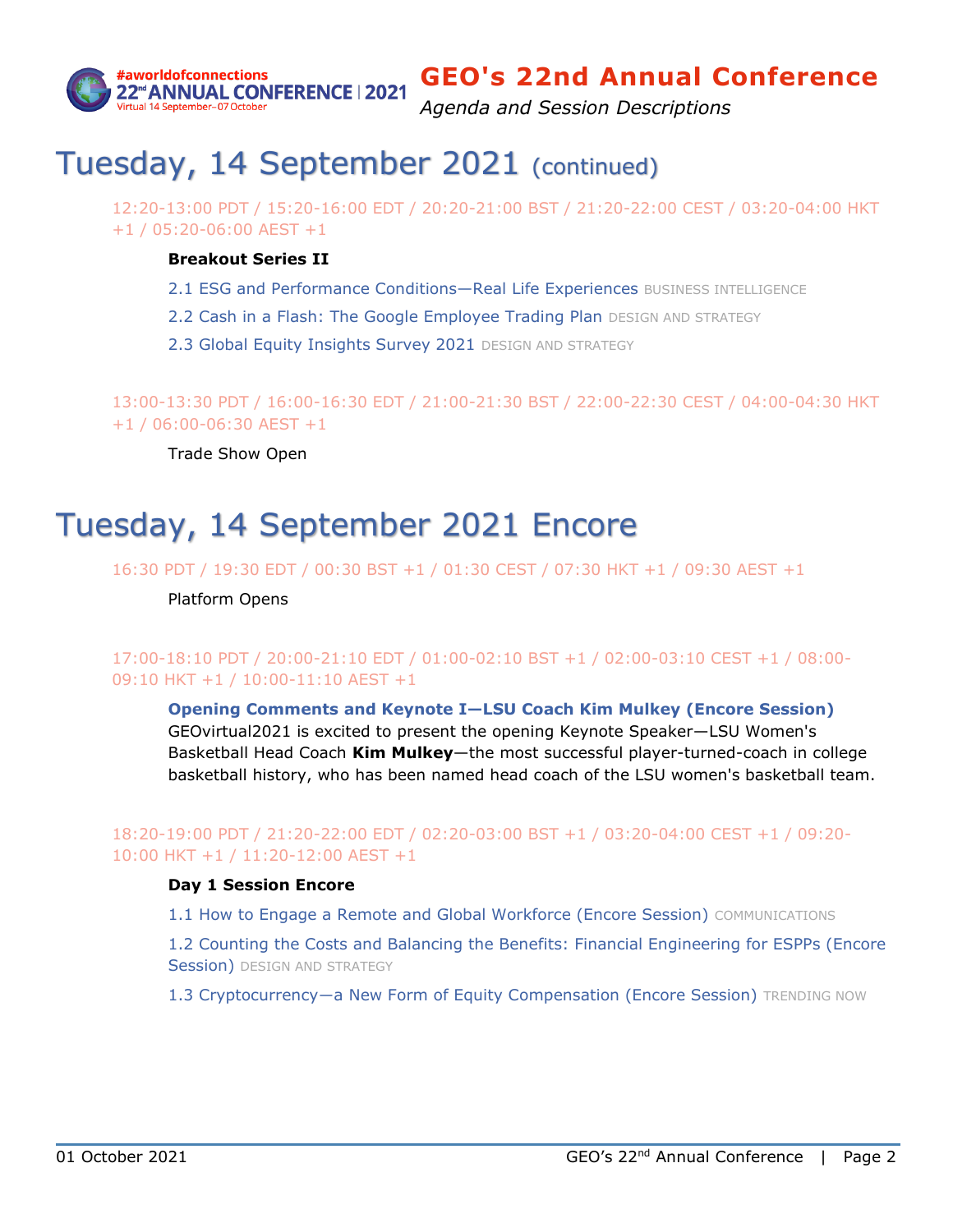

*Agenda and Session Descriptions*

# Thursday, 16 September 2021

08:30 PDT / 11:30 EDT / 16:30 BST / 17:30 CEST / 23:30 HKT / 01:30 AEST +1

### Platform Opens

08:45-09:30 PDT / 11:45-12:30 EDT / 16:45-17:30 BST / 17:45-18:30 CEST / 23:45-00:30 HKT / 01:45-02:30 AEST +1

### **Collaboration Hub**

GEO Chapter Leaders Community Meeting and Networking

09:30-10:00 PDT / 12:30-13:00 EDT / 17:30-18:00 BST / 18:30-19:00 CEST / 00:30-01:00 HKT +1 / 02:30-03:00 AEST +1

### Trade Show Open

09:30-11:40 PDT / 12:30-14:40 EDT / 17:30-19:40 BST / 18:30-20:40 CEST / 00:30-02:40 HKT +1 / 02:30-04:40 AEST +1

### **Collaboration Hub**

Informal Networking and Post-Session Q& A

10:00-10:40 PDT / 13:00-13:40 EDT / 18:00-18:40 BST / 19:00-19:40 CEST / 01:00-01:40 HKT +1 / 03:00-03:40 AEST +1

### **Breakout Series III**

3.1 [Mobility Trends in 2021: Tax, COVID, and Making the Most of the New Status Quo](#page-19-0) FINANCE, TAX & ACCOUNTING

- 3.2 Equity and Tax Policy-Why It Matters! DESIGN AND STRATEGY
- [3.3 Replacing Fixed Pay with Equity](#page-20-0) EXECUTIVE PAY

10:50-11:30 PDT / 13:50-14:30 EDT / 18:50-19:30 BST / 19:50-20:30 CEST / 01:50-02:30 HKT +1 / 03:50-04:30 AEST +1

### **Breakout Series IV**

- [4.1 How to Make Your Equity Grants Compliant with French Regulations?](#page-20-1) LEGAL/REGULATORY
- [4.2 Using Equity to Drive Equality](#page-20-2) TRENDING NOW
- [4.3 Financial Wellness Through a Lens of Diversity and Inclusion](#page-21-0) TRENDING NOW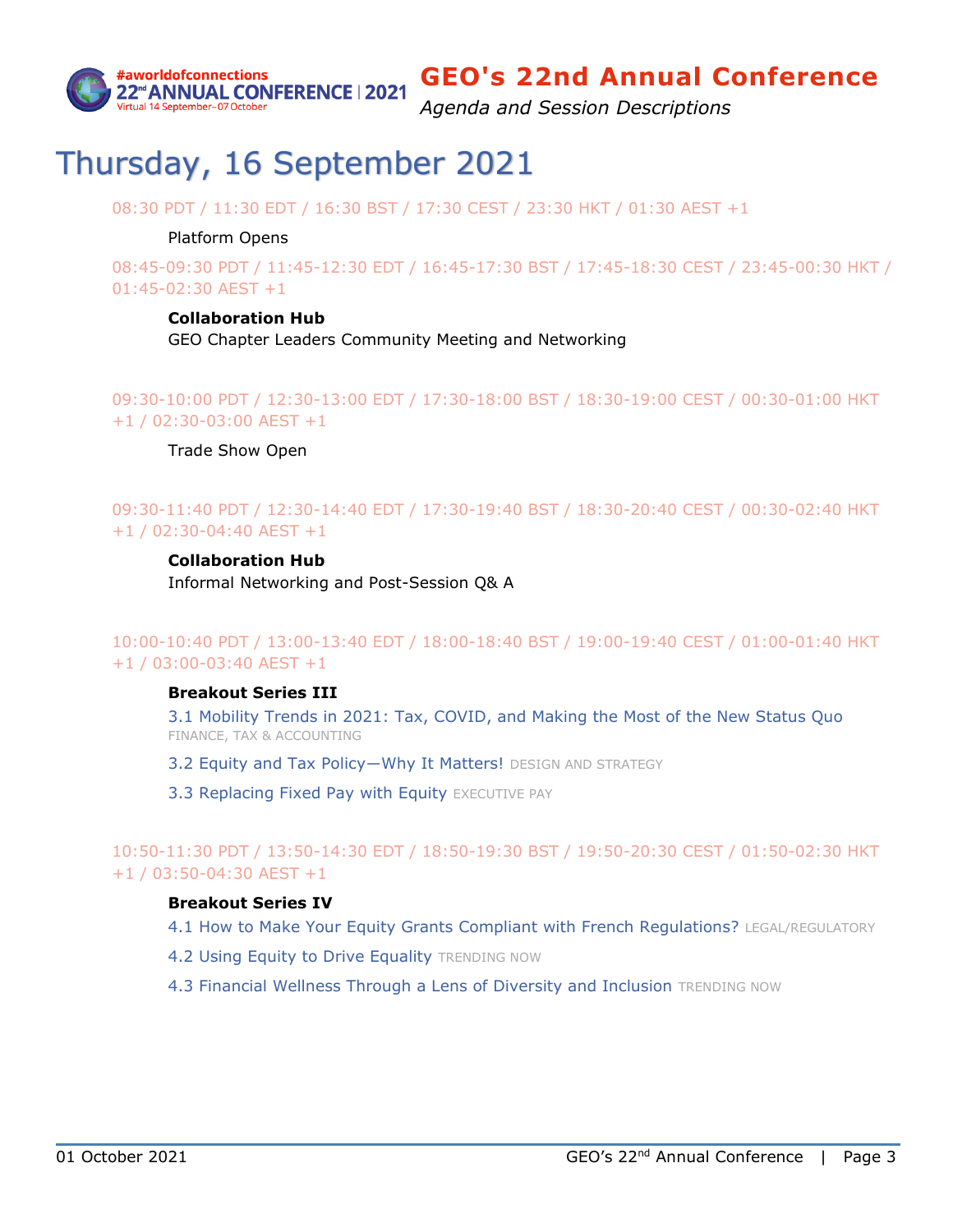

*Agenda and Session Descriptions*

# Thursday, 16 September 2021 (continued)

11:40-12:30 PDT / 14:40-15:30 EDT / 19:40-20:30 BST / 20:40-21:30 CEST / 02:40-03:30 HKT +1 / 04:40-05:30 AEST +1

**Showcase [Event: Accounting During the Journey to IPO, Sponsored by Morgan](#page-14-0)  [Stanley at Work](#page-14-0) FINANCE, TAX & ACCOUNTING** 

# Tuesday, 21 September 2021

09:45 PDT / 12:45 EDT / 17:45 BST / 18:45 CEST / 00:45 HKT +1 / 02:45 AEST +1

### Platform Opens

09:30-10:00 PDT / 12:30-13:00 EDT / 17:30-18:00 BST / 18:30-19:00 CEST / 00:30-01:00 HKT +1 / 02:30-03:00 AEST +1

Trade Show Open

09:30-11:40 PDT / 12:30-14:40 EDT / 17:30-19:40 BST / 18:30-20:40 CEST / 00:30-02:40 HKT +1 / 02:30-04:40 AEST +1

### **Collaboration Hub**

Informal Networking and Post-Session Q& A

## 10:00-10:40 PDT / 13:00-13:40 EDT / 18:00-18:40 BST / 19:00-19:40 CEST / 01:00-01:40 HKT +1 / 03:00-03:40 AEST +1

### **Breakout Series V**

[5.1 Equity and Executive Compensation in Light of Transformation](#page-21-1) DESIGN AND STRATEGY

[5.2 Equality in Equity―Why Ensuring Diversity, Eq](#page-22-0)uity and Inclusion Is Critical for Equity [Compensation](#page-22-0) DESIGN AND STRATEGY

[5.3 The "Greatest Hits" in Global Equity Compliance](#page-22-1) LEGAL/REGULATORY

## 10:50-11:30 PDT / 13:50-14:30 EDT / 18:50-19:30 BST / 19:50-20:30 CEST / 01:50-02:30 HKT +1 / 03:50-04:30 AEST +1

### **Breakout Series VI**

[6.1 Revolutionizing Employee Experiences: Doing It, and Doing It Right](#page-22-2) DESIGN AND STRATEGY

[6.2 Remote Work, No Fixed Abode](#page-23-0)—People, Payroll and Stock Plans FINANCE, TAX & ACCOUNTING

[6.3 Successful M&A Communication Strategies](#page-23-1) COMMUNICATIONS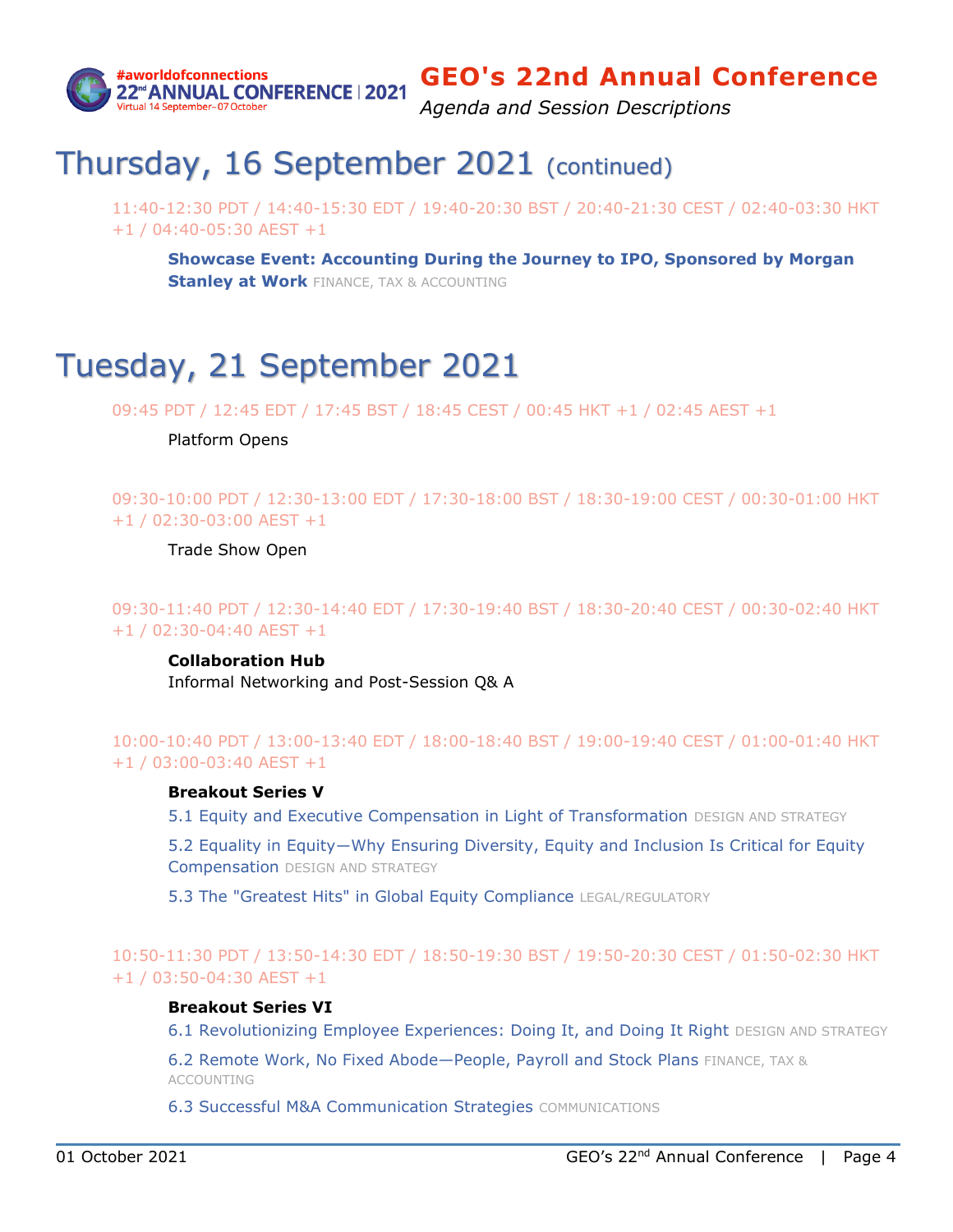

*Agenda and Session Descriptions*

# Tuesday, 21 September 2021 (continued)

11:40-12:30 PDT / 14:40-15:30 EDT / 19:40-20:30 BST / 20:40-21:30 CEST / 02:40-03:30 HKT +1 / 04:40-05:30 AEST +1

**Showcase [Event: Tackling International Taxes 101: Managing Global Tax Issues](#page-16-1)  for Your [Equity Plan, Sponsored by Morgan Stanley at Work](#page-16-1)** FINANCE, TAX & ACCOUNTING

# Tuesday, 21 September 2021 Encore

16:45 PDT / 19:45 EDT / 00:45 BST +1 / 01:45 CEST / 07:45 HKT +1 / 09:45 AEST +1

### Platform Opens

17:00-17:40 PDT / 20:00-20:40 EDT / 01:00-01:40 BST +1 / 02:00-02:40 CEST +1 / 08:00- 08:40 HKT +1 / 10:00-10:40 AEST +1

### **Day 3 Session Encore I**

[2.2 Cash in a Flash: The Google Employee Trading Plan \(Encore Session\)](#page-18-1) DESIGN AND **STRATEGY** 

[2.3 Global Equity Insights Survey 2021 \(Encore Session\)](#page-18-3) DESIGN AND STRATEGY

[3.1 Mobility Trends in 2021: Tax, COVID, and Making the Most of the New Status Quo](#page-19-0)  [\(Encore Session\)](#page-19-0) FINANCE, TAX & ACCOUNTING

## 17:50-18:30 PDT / 20:50-21:30 EDT / 01:50-02:30 BST +1 / 02:50-03:30 CEST +1 / 08:50- 09:30 HKT +1 / 10:50-11:30 AEST +1

### **Day 3 Session Encore II**

3.2 Equity and Tax Policy-Why It Matters! (Encore Session) DESIGN AND STRATEGY

[4.2 Using Equity to Drive Equality \(Encore Session\)](#page-20-2) TRENDING NOW

[5.1 Equity and Executive Compensation in Light of Transformation \(Encore Session\)](#page-21-1) DESIGN AND STRATEGY

# Wednesday, 22 September 2021

09:30 PDT / 12:30 EDT / 17:30 BST / 18:30 CEST / 00:30 HKT +1 / 02:30 AEST +1

Platform Opens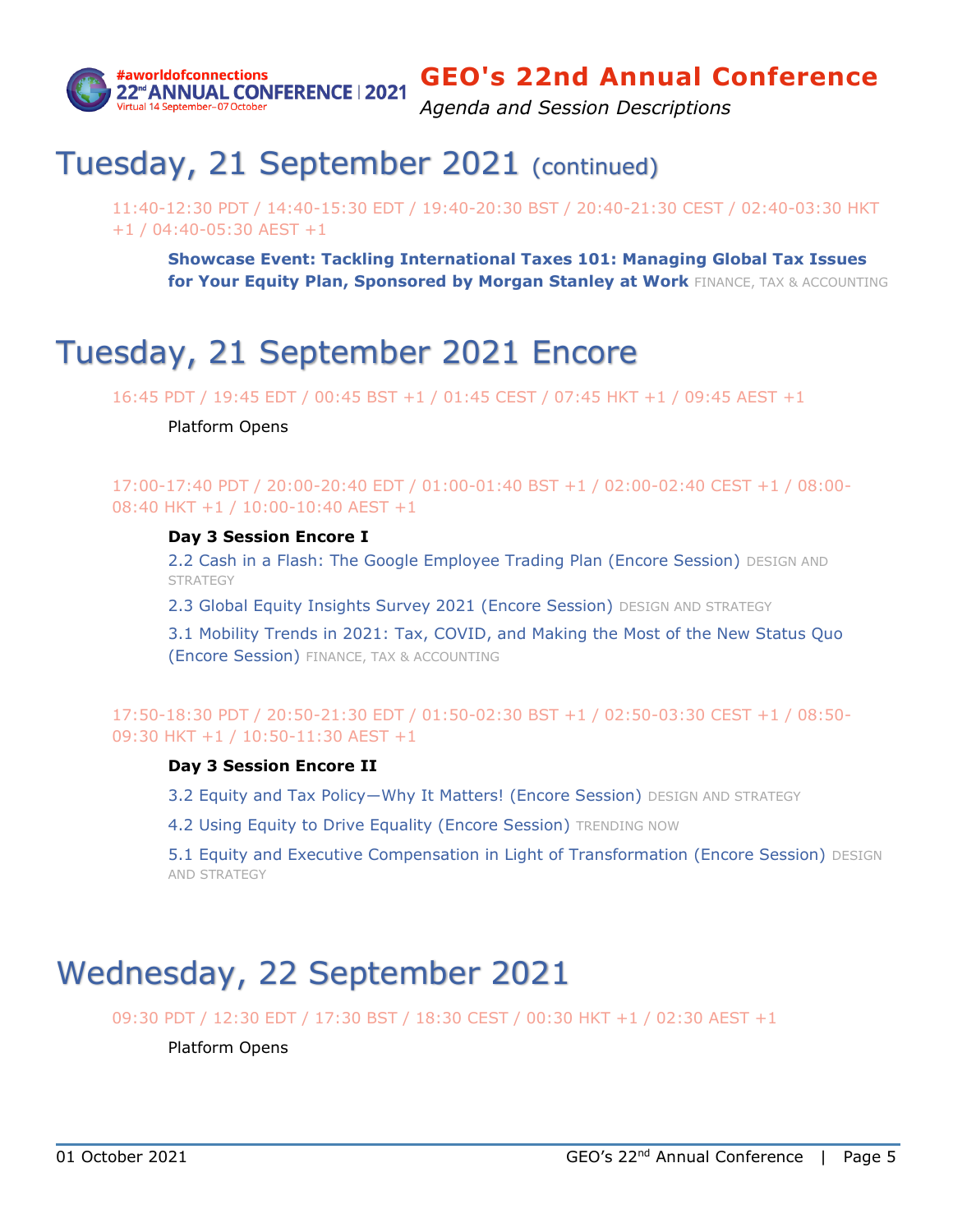

*Agenda and Session Descriptions*

# Wednesday, 22 September 2021 (continued)

09:30-10:00 PDT / 12:30-13:00 EDT / 17:30-18:00 BST / 18:30-19:00 CEST / 00:30-01:00 HKT +1 / 02:30-03:00 AEST +1

### **Collaboration Hub**

Issuer Council Community Networking Event

## 10:00-11:30 PDT / 13:00-14:30 EDT / 18:00-19:30 BST / 19:00-20:30 CEST / 01:00-02:30 HKT +1 / 03:00-04:30 AEST +1

### **[Issuer Luncheon Featuring Dr.](#page-13-0) Marc Milstein**

Discover new ways at GEOvirtual2021 to harness the power of knowledge and networking to accelerate your growth and development. This year, GEO is creating a unique online event like no other—join us for GEO's signature "Issuer Luncheon." GEO has planned a special event designed specifically so that Issuers can discuss some of the challenges they've faced in recent months, plus provide an opportunity for you to grab your favorite meal and meet your friends and colleagues.

# Thursday, 23 September 2021

09:30 PDT / 12:30 EDT / 17:30 BST / 18:30 CEST / 00:30 HKT +1 / 02:30 AEST +1

Platform Opens

## 09:30-10:00 PDT / 12:30-13:00 EDT / 17:30-18:00 BST / 18:30-19:00 CEST / 00:30-01:00 HKT +1 / 02:30-03:00 AEST +1

Trade Show Open

09:30-11:40 PDT / 12:30-14:40 EDT / 17:30-19:40 BST / 18:30-20:40 CEST / 00:30-02:40 HKT +1 / 02:30-04:40 AEST +1

### **Collaboration Hub**

Informal Networking and Post-Session Q&A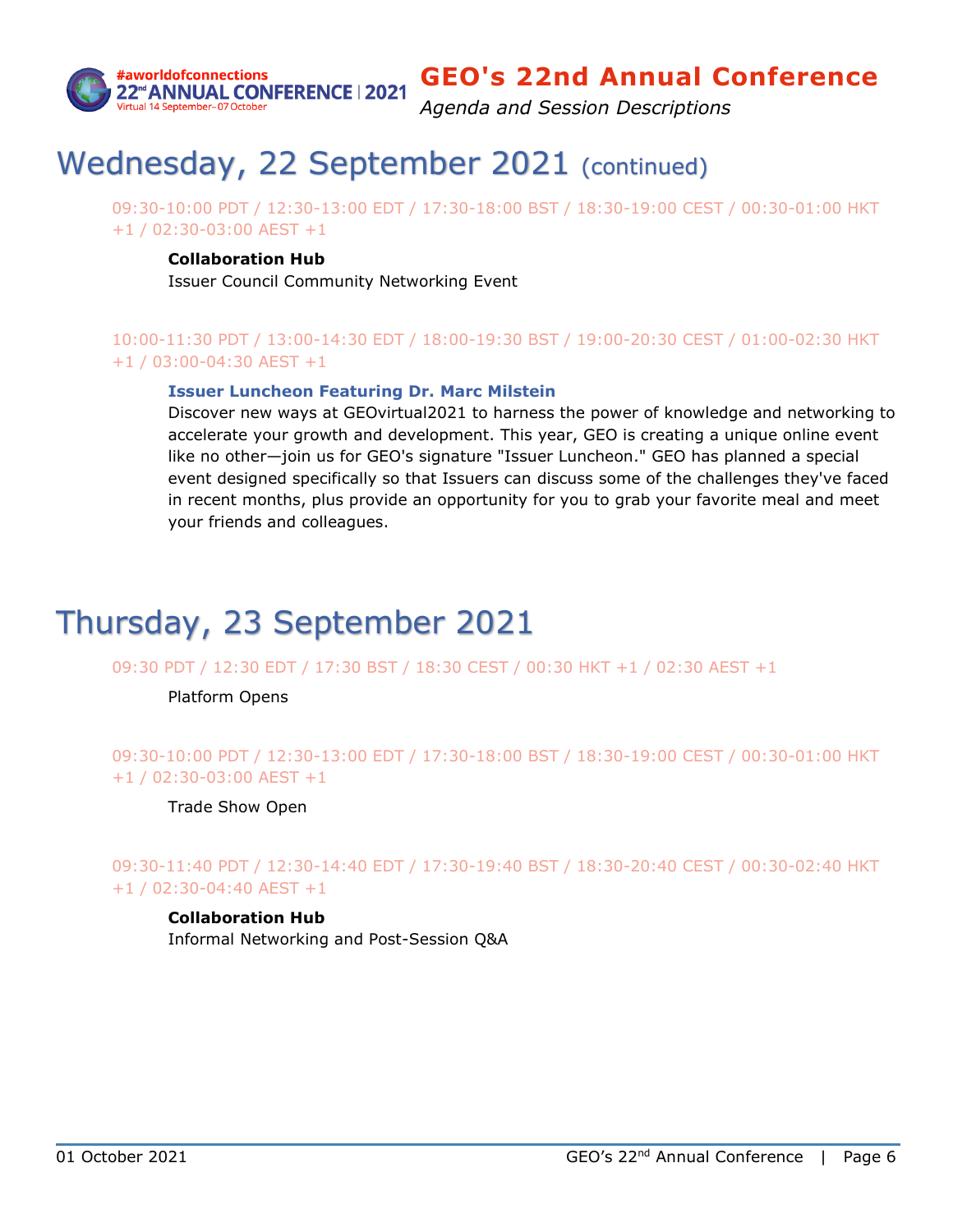

*Agenda and Session Descriptions*

# Thursday, 23 September 2021 (continued)

10:00-10:40 PDT / 13:00-13:40 EDT / 18:00-18:40 BST / 19:00-19:40 CEST / 01:00-01:40 HKT +1 / 03:00-03:40 AEST +1

### **Breakout Series VII**

[7.1 Managing Your Communication Approach―Ensuring an All](#page-24-0)-Inclusive Communication **[Strategy](#page-24-0) COMMUNICATIONS** 

7.2 Corporate Capital—[the CFO Perspective on Stock Purchase Plans and Cashless](#page-24-1)  [Participation](#page-24-1) FINANCE, TAX & ACCOUNTING

[7.3 Volatile Stock Prices and Grant and Taxation Trends](#page-24-2) DESIGN AND STRATEGY

10:50-11:30 PDT / 13:50-14:30 EDT / 18:50-19:30 BST / 19:50-20:30 CEST / 01:50-02:30 HKT +1 / 03:50-04:30 AEST +1

### **Breakout Series VIII**

[8.1 Race and Gender Wealth Equity and the Role of Employee Share Ownership](#page-25-0) TRENDING NOW

[8.2 Using Data and Analytics to Manage Your Compliance Risk](#page-25-1) FINANCE, TAX & ACCOUNTING

[8.3 The Continuing Impact of ESG's Evolution](#page-26-0) LEGAL/REGULATORY

11:40-12:30 PDT / 14:40-15:30 EDT / 19:40-20:30 BST / 20:40-21:30 CEST / 02:40-03:30 HKT +1 / 04:40-05:30 AEST +1

**[Showcase Event: Colin Cloud, The Forensic Mind Reader, Sponsored by Fidelity](#page-15-0)**

# Tuesday, 28 September 2021

09:45 PDT / 12:45 EDT / 17:45 BST / 18:45 CEST / 00:45 HKT +1 / 02:45 AEST +1

### Platform Opens

## 10:00-10:30 PDT / 13:00-13:30 EDT / 18:00-18:30 BST / 19:00-19:30 CEST / 01:00-01:30 HKT +1 / 03:00-03:30 AEST +1

### **Welcome and Plenary Session [Government Policies to Address Economic](#page-14-1)  [Inequality Through Equity Compensation](#page-14-1)**

Join **Dr. Joseph Blasi** of Rutgers University in this ground-breaking session for a longawaited discussion of the impact of coordinated economic and regulatory policies to advance equity compensation as a mechanism to address wealth inequality by employees. Trending Now TRENDING NOW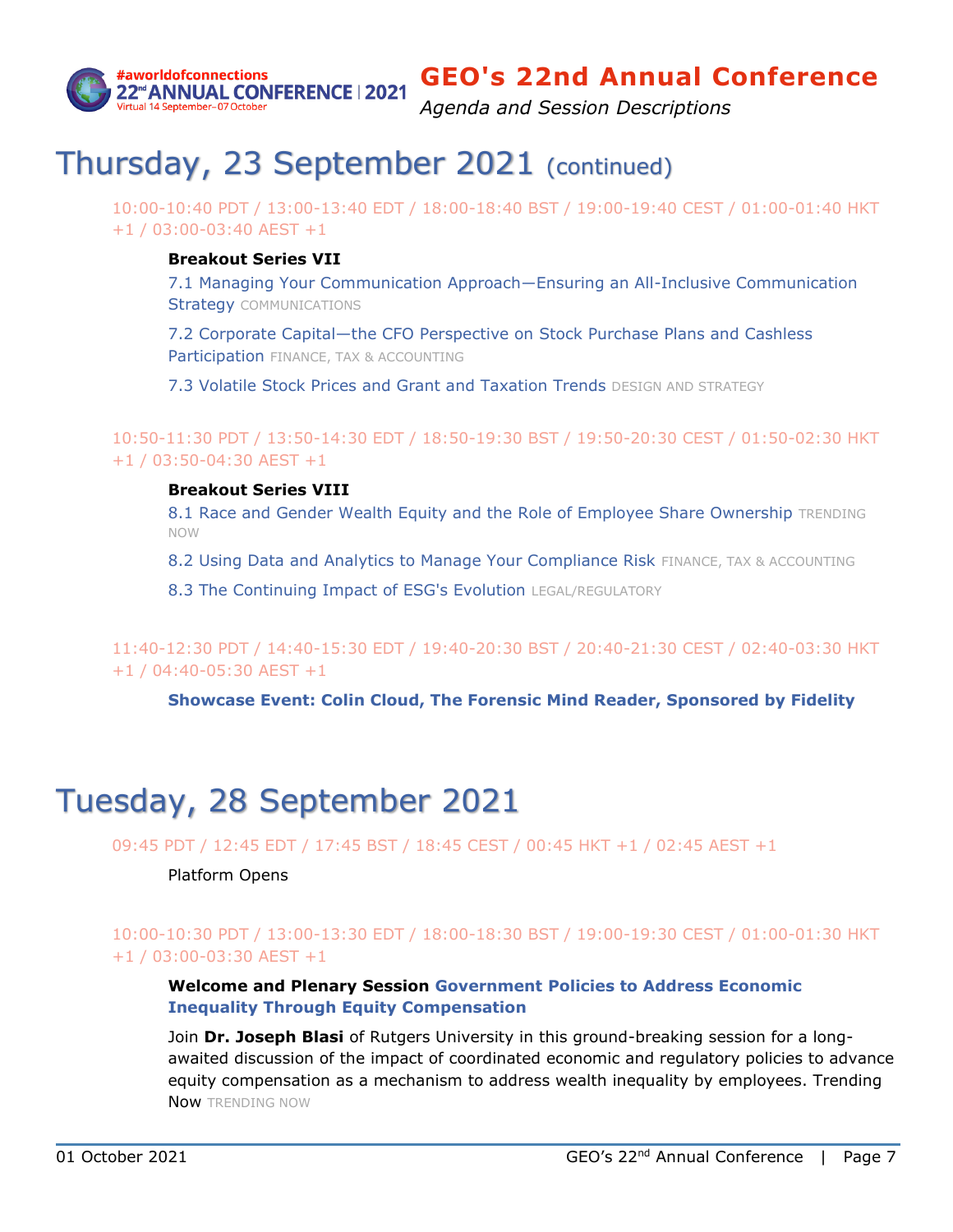

*Agenda and Session Descriptions*

# Tuesday, 28 September 2021 (continued)

10:30-11:20 PDT / 13: 30-14:20 EDT / 18: 30-19:20 BST / 19: 30-20:20 CEST / 01: 30-02:20 HKT +1 / 03: 30-04:20 AEST +1

### **Keynote II―[Financial Wellness: The Next Generation](#page-12-1)**

GEO is pleased to announce that **Krystal Barker Buissereth**, Managing Director and the Head of Financial Wellness at Morgan Stanley at Work, will speak at GEOvirtual2021, addressing trends in financial education across generations, with a special focus on the next generation entering the workforce, Generation Z. TRENDING NOW

## 11:20-13:30 PDT / 14:20-16:30 EDT / 19:20-21:30 BST / 20:20-22:30 CEST / 02:20-04:30 HKT +1 / 04:20-06:30 AEST +1

### **Collaboration Hub**

Informal Networking and Post-Session Q&A

### 11:30-12:10 PDT / 14:30-15:10 EDT / 19:30-20:10 BST / 20:30-21:10 CEST / 02:30-03:10 HKT +1 / 04:30-05:10 AEST +1

### **Breakout Series IX**

- 9.1 [De-Risk Executive Pay Programs with Clawbacks and Pay Deferrals](#page-26-1) EXECUTIVE PAY
- [9.2 Corporate Tips for Corporate Actions](#page-27-0) PROGRAM MANAGEMENT
- [9.3 Country to Country](#page-27-1) LEGAL/REGULATORY

## 12:20-13:00 PDT / 15:20-16:00 EDT / 20:20-21:00 BST / 21:20-22:00 CEST / 03:20-04:00 HKT +1 / 05:20-06:00 AEST +1

### **Breakout Series X**

[10.1 Increasing Financial Resiliency in Diverse Segments of Your Workforce](#page-27-2) TRENDING NOW

10.2 Case Study—[Making Conditional Share Awards Work for You and Your Employees](#page-28-0) DESIGN AND STRATEGY

[10.3 Intense Scrutiny of CIC Arrangements: Importance of Attention to Detail](#page-28-1) EXECUTIVE PAY

13:00-13:30 PDT / 16:00-16:30 EDT / 21:00-21:30 BST / 22:00-22:30 CEST / 04:00-04:30 HKT +1 / 06:00-06:30 AEST +1

Trade Show Open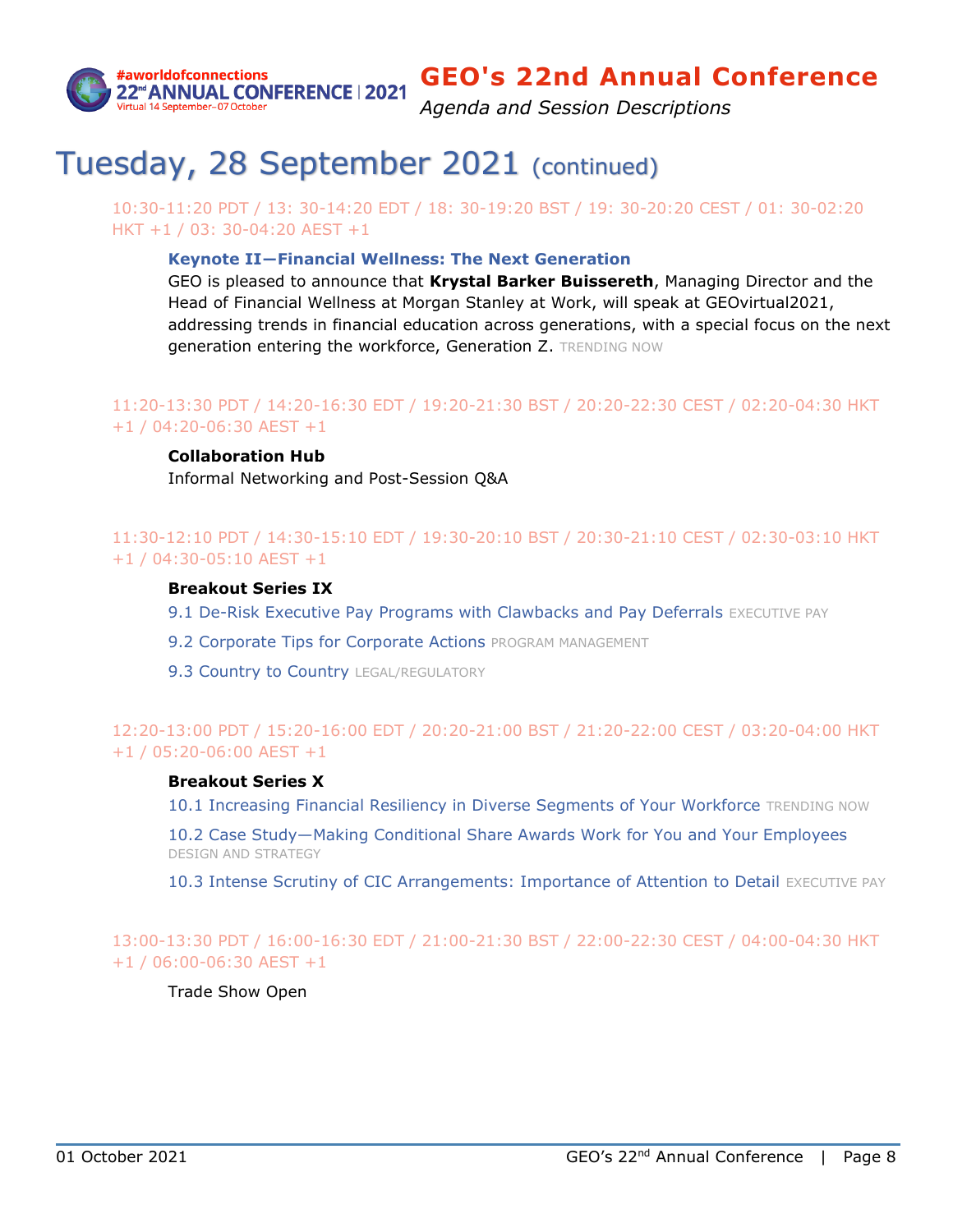

*Agenda and Session Descriptions*

# Tuesday, 28 September 2021 Encore

16:30 PDT / 19:30 EDT / 00:30 BST +1 / 01:30 CEST / 07:30 HKT +1 / 09:30 AEST +1

#### Platform Opens

17:00-17:40 PDT / 20:00-20:40 EDT / 01:00-01:40 BST +1 / 02:00-02:40 CEST +1 / 08:00- 08:40 HKT +1 / 10:00-10:40 AEST +1

### **Day 6 Session Encore I**

[5.2 Equality in Equity―Why Ensuring Diversity, Equity and Inclusion Is Critic](#page-22-0)al for Equity [Compensation \(Encore Session\)](#page-22-0) DESIGN AND STRATEGY

[5.3 The "Greatest Hits" in Global Equity Compliance \(Encore Session\)](#page-22-1) LEGAL/REGULATORY

6.2 Remote Work, No Fixed Abode—[People, Payroll and Stock Plans \(Encore Session\)](#page-23-0) FINANCE, TAX & ACCOUNTING

### 17:50-18:30 PDT / 20:50-21:30 EDT / 01:50-02:30 BST +1 / 02:50-03:30 CEST +1 / 08:50- 09:30 HKT +1 / 10:50-11:30 AEST +1

#### **Day 6 Session Encore II**

[6.3 Successful M&A Communication Strategies \(Encore Session\)](#page-23-1) COMMUNICATIONS

[7.3 Volatile Stock Prices and Grant and Taxation Trends \(Encore Session\)](#page-24-2) DESIGN AND **STRATEGY** 

[10.1 Increasing Financial Resiliency in Diverse Segments of Your Workforce \(Encore](#page-27-2)  [Session\)](#page-27-2) TRENDING NOW

# Thursday, 30 September 2021

09:30 PDT / 12:30 EDT / 17:30 BST / 18:30 CEST / 00:30 HKT +1 / 02:30 AEST +1

#### Platform Opens

09:30-10:00 PDT / 12:30-13:00 EDT / 17:30-18:00 BST / 18:30-19:00 CEST / 00:30-01:00 HKT +1 / 02:30-03:00 AEST +1

#### Trade Show Open

09:30-12:20 PDT / 12:30-15:20 EDT / 17:30-20:20 BST +1 / 18:30-21:20 CEST / 00:30-03:20 HKT +1 / 02:30-05:20 AEST +1

#### **Collaboration Hub**

Informal Networking and Post-Session Q&A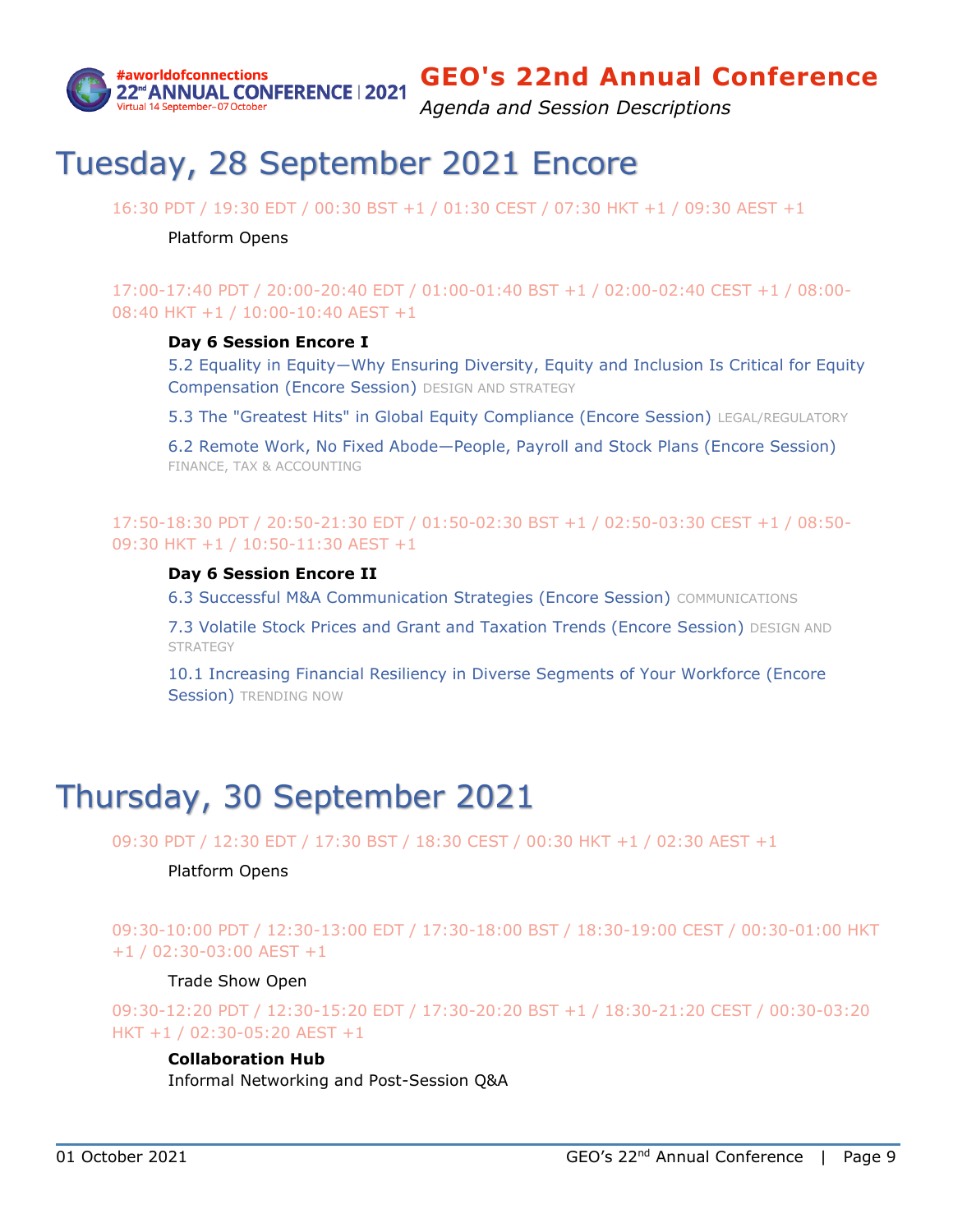

*Agenda and Session Descriptions*

# Thursday, 30 September 2021 (continued)

10:00-10:40 PDT / 13:00-13:40 EDT / 18:00-18:40 BST / 19:00-19:40 CEST / 01:00-01:40 HKT +1 / 03:00-03:40 AEST +1

### **Breakout Series XI**

- [11.1 Creating an Equity Compensation Culture](#page-29-0) DESIGN AND STRATEGY
- [11.2 Who Is the Employer and Why Does It Matter?](#page-29-1) BUSINESS INTELLIGENCE
- [11.3 Management Insights and Equity Programs](#page-30-0) BUSINESS INTELLIGENCE

10:50-11:30 PDT / 13:50-14:30 EDT / 18:50-19:30 BST / 19:50-20:30 CEST / 01:50-02:30 HKT +1 / 03:50-04:30 AEST +1

### **Breakout Series XII**

[12.1 Not Your Typical IPO: Developing Trends in Public Offerings](#page-30-1) TRENDING NOW

12.2 [Somewhere over the Rainbow! Equity in the Post Pandemic World](#page-30-2)—Is There a Pot of [Gold?](#page-30-2) TRENDING NOW

[12.3 Building a Stable and Sustainable Operating Model for Equity Program Management](#page-31-0) PROGRAM MANAGEMENT

## 11:40-12:20 PDT / 14:40-15:20 EDT / 19:40-20:20 BST / 20:40-21:20 CEST / 02:40-03:20 HKT +1 / 04:40-05:20 AEST +1

### **Breakout Series XIII**

[13.1 Overcoming the Barrier: Building Cross-Department Connections](#page-31-1) COMMUNICATIONS

[13.2 Payroll Challenges for Globally Mobile Employees](#page-32-0) FINANCE, TAX & ACCOUNTING

[13.3 Making Waves with a Global ESPP―Top 5 Challenges of a Global Employee Stock](#page-32-1)  [Purchase Plan](#page-32-1) DESIGN AND STRATEGY

# Tuesday, 05 October 2021

09:30 PDT / 12:30 EDT / 17:30 BST / 18:30 CEST / 00:30 HKT +1 / 03:30 AEDT +1

Platform Opens

09:30-10:00 PDT / 12:30-13:00 EDT / 17:30-18:00 BST / 18:30-19:00 CEST / 00:30-01:00 HKT +1 / 03:30-04:00 AEDT +1

Trade Show Open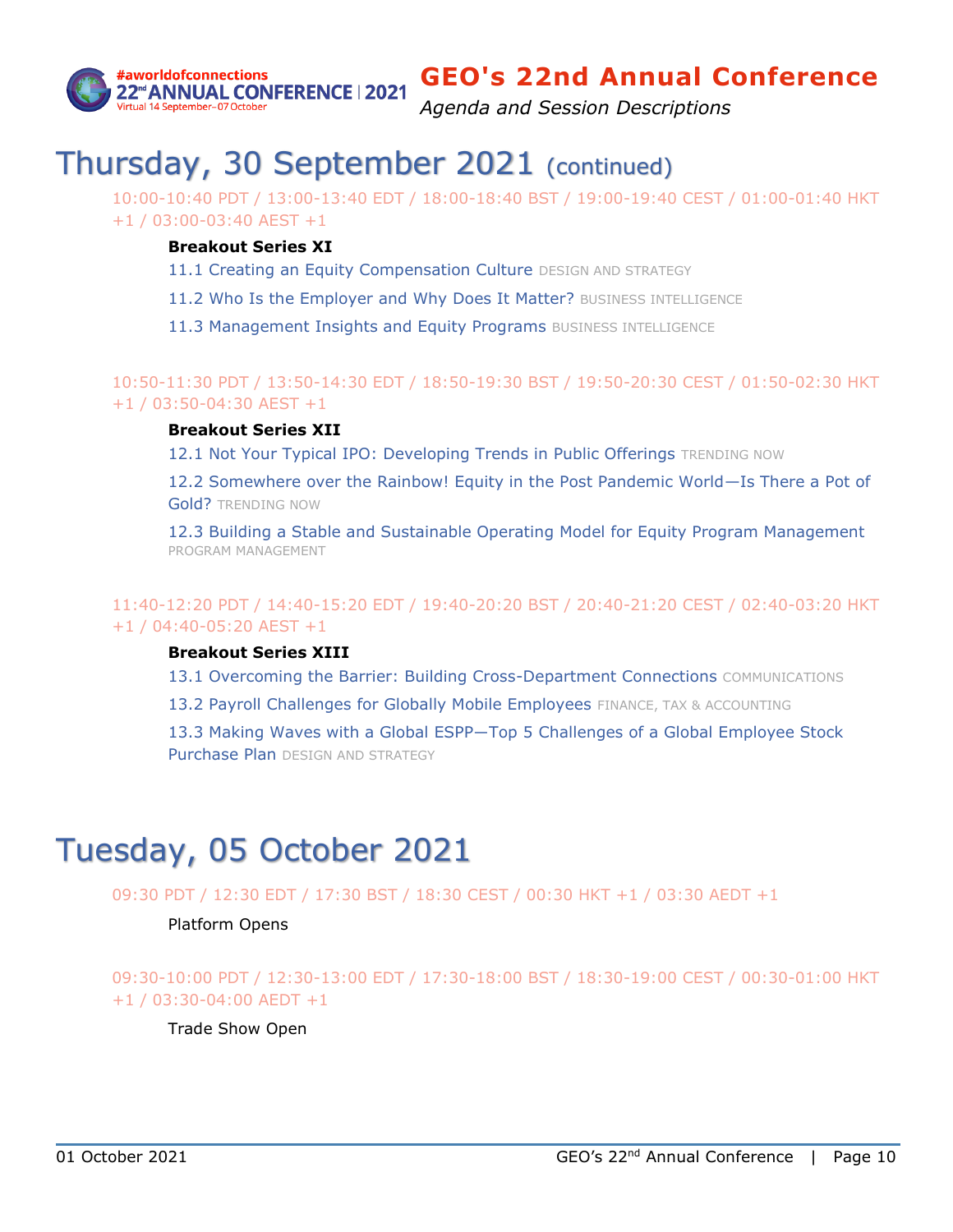

*Agenda and Session Descriptions*

# Tuesday, 05 October 2021 (continued)

09:30-12:30 PDT / 12:30-15:30 EDT / 17:30-20:30 BST +1 / 18:30-21:30 CEST / 00:30-03:30 HKT +1 / 03:30-06:30 AEDT +1

#### **Collaboration Hub**

Informal Networking and Post-Session Q&A

### 10:00-10:40 PDT / 13:00-13:40 EDT / 18:00-18:40 BST / 19:00-19:40 CEST / 01:00-01:40 HKT +1 / 04:00-04:40 AEDT +1

#### **Breakout Series XIV**

[14.1 New Horizons: Social Justice, D & I and ESG Agenda…Charting the Course to a Better](#page-33-0)  [Future](#page-33-0) TRENDING NOW

[14.2 You've Got a Hold on Me!](#page-33-1) DESIGN AND STRATEGY

14.3 Unpacking APAC-Tackling Troublesome Tax and Legal Issues FINANCE, TAX & ACCOUNTING

10:50-11:30 PDT / 13:50-14:30 EDT / 18:50-19:30 BST / 19:50-20:30 CEST / 01:50-02:30 HKT +1 / 04:50-05:30 AEDT +1

#### **Breakout Series XV**

[15.1 "Say Hello, Wave Goodbye"―Tackling Global Issues Relating to Joiners and Leavers](#page-34-0) LEGAL/REGULATORY

15.2 A Million Different Pieces―Don't Let [the Complexities of an M&A Transaction Impede](#page-34-1)  [the Outcome](#page-34-1) PROGRAM MANAGEMENT

[15.3 A Change Is Gonna Come―How to Embrace Change and Make It Work for Your](#page-35-0)  [Business](#page-35-0) TRENDING NOW

11:40-12:30 PDT / 14:40-15:30 EDT / 19:40-20:30 BST / 20:40-21:30 CEST / 02:40-03:30 HKT +1 / 05:40-06:30 AEDT +1

**[Showcase Event: Stock Market Basics to Optimize Your Employee Stock Plans,](#page-15-1)  [Sponsored by Bank of America](#page-15-1) TRENDING NOW** 

# Thursday, 07 October 2021

09:45 PDT / 12:45 EDT / 17:45 BST / 18:45 CEST / 00:45 HKT +1 / 03:45 AEDT +1

Platform Opens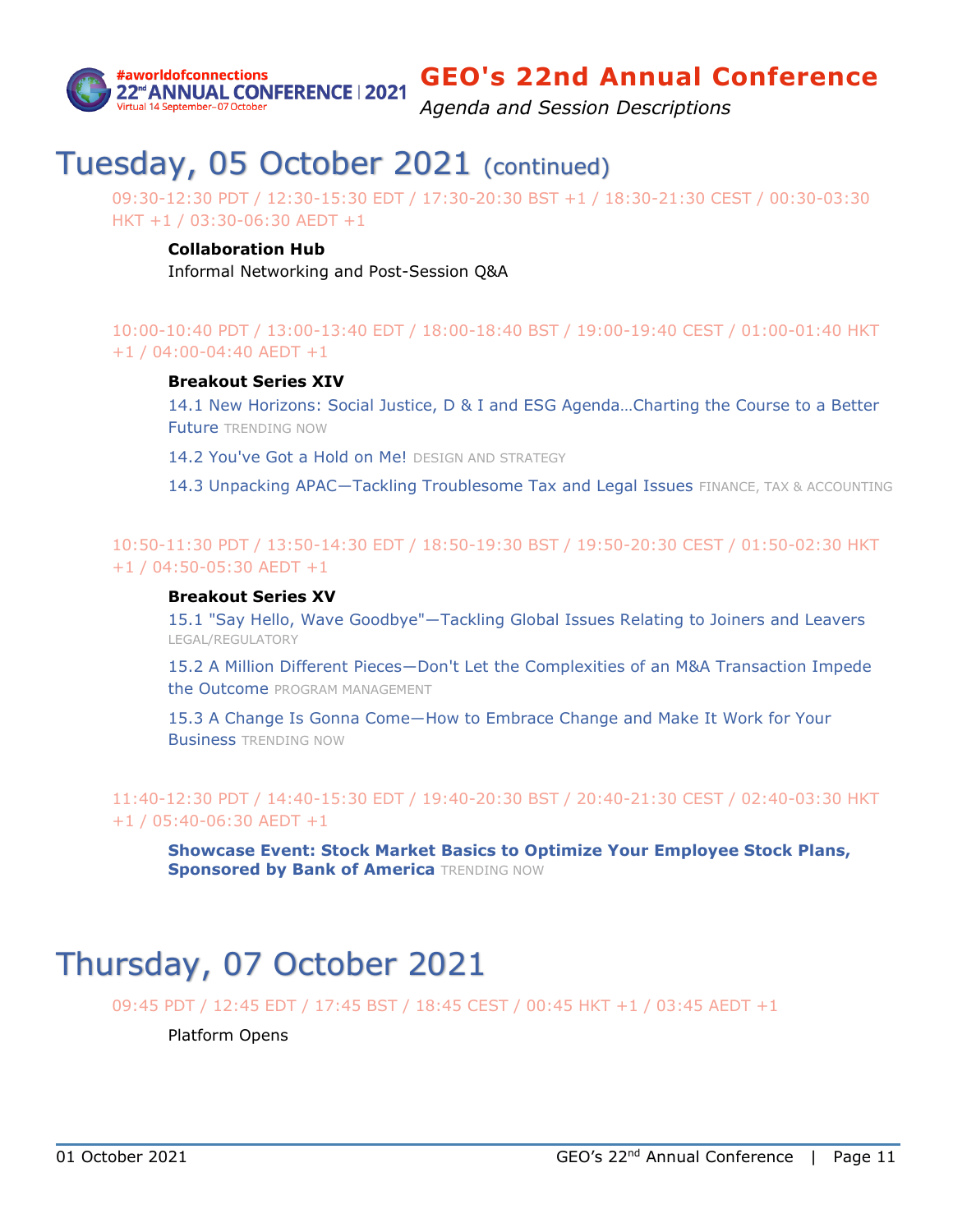

*Agenda and Session Descriptions*

# Thursday, 07 October 2021 (continued)

09:45-11:40 PDT / 12:45-14:40 EDT / 17:45-19:40 BST +1 / 18:45-20:40 CEST / 00:45-02:40 HKT +1 / 03:45-05:40 AEDT +1

### **Collaboration Hub**

Informal Networking and Post-Session Q&A

## 10:00-10:40 PDT / 13:00-13:40 EDT / 18:00-18:40 BST / 19:00-19:40 CEST / 01:00-01:40 HKT +1 / 04:00-04:40 AEDT +1

### **Breakout Series XVI**

[16.1 Understanding the Participation Decision](#page-35-1) DESIGN AND STRATEGY

- [16.2 Current Issues in Equity Compensation](#page-36-0) TRENDING NOW
- [16.3 Chopped: Cutting Back Your Equity Charges](#page-36-1) FINANCE, TAX & ACCOUNTING

## 10:50-11:30 PDT / 13:50-14:30 EDT / 18:50-19:30 BST / 19:50-20:30 CEST / 01:50-02:30 HKT +1 / 04:50-05:30 AEDT +1

#### **Breakout Series XVII**

[17.1 Equity and Mobility Just Got BIGGER! From the Frontlines to the Home Office of Work](#page-37-0)  [Anywhere](#page-37-0) FINANCE, TAX & ACCOUNTING

[17.2 Global Plans―Common Mistakes and How to Avoid Them](#page-37-1) LEGAL/REGULATORY

17.3 Your Options for Donat[ing Options…and Other Employee Shares: The How](#page-37-2)-to Guide BUSINESS INTELLIGENCE

## 11:40-12:45 PDT / 14:40-15:45 EDT / 19:40-20:45 BST / 20:40-21:45 CST / 02:40-03:45 HKT +1/ 05:40-06:45 AEDT +1

### **Keynote III―Natalie Nixon, PhD [and Closing Comments](#page-13-1)**

Natalie Nixon, PhD is a creativity strategist and President of Figure 8 Thinking, LLC. She helps companies become more dynamic versions of themselves. She serves as a strategic advisor to achieve customer-facing business goals and innovation. She applies her expertise in strategic foresight, qualitative research and design thinking.

# Thursday, 07 October 2021 Encore

16:45 PDT / 19:45 EDT / 00:45 BST +1 / 01:45 CEST +1 / 07:45 HKT +1 / 10:45 AEDT +1

#### Platform Opens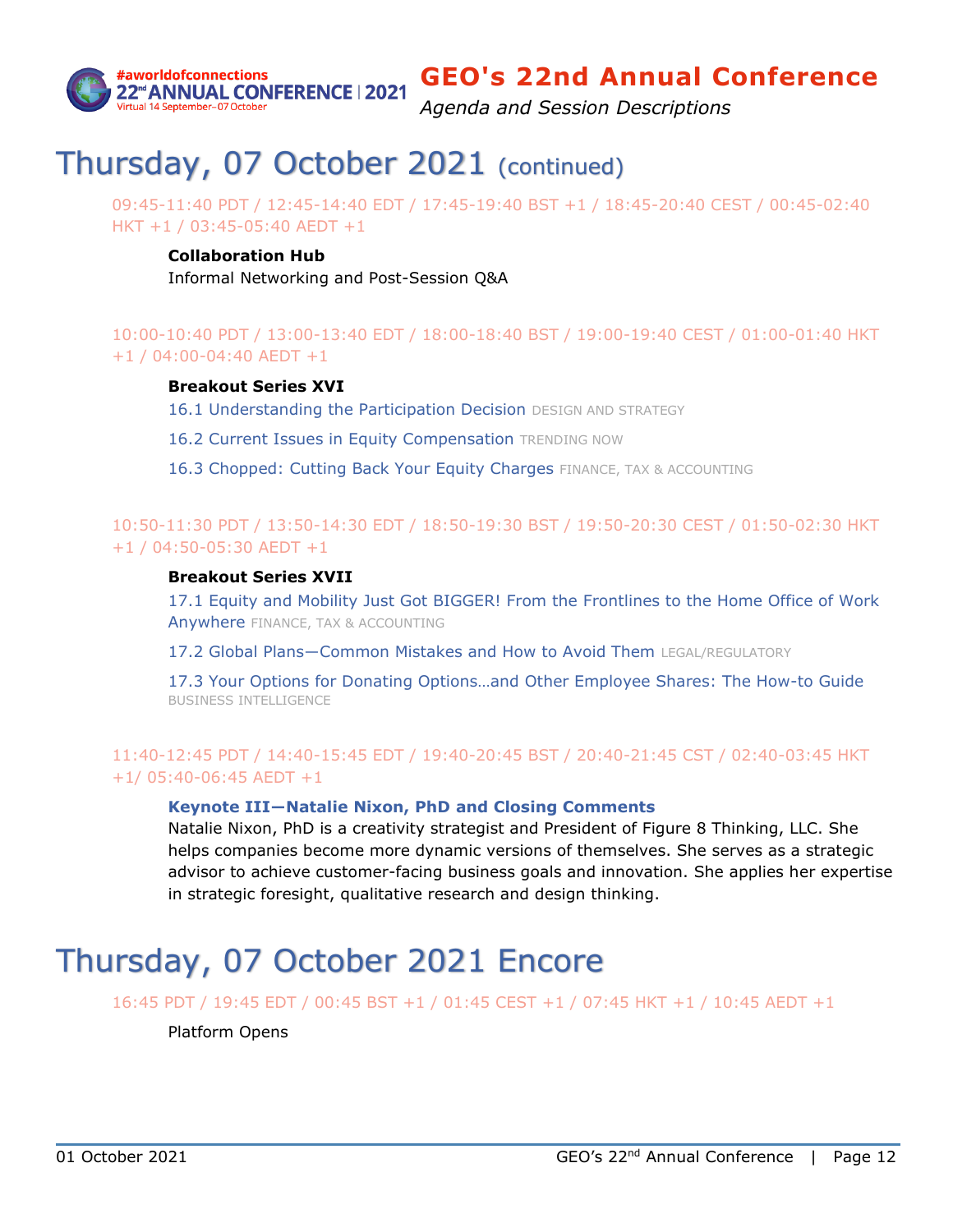

*Agenda and Session Descriptions*

# Thursday, 07 October 2021 Encore (continued)

17:00-18:05 PDT / 20:00-21:05 EDT / 01:00-02:05 BST +1 / 02:00-03:05 CEST +1 / 08:00- 09:05 HKT +1 / 11:00-12:05 AEDT +1

### **Keynote III―Natalie Nixon, PhD [and Closing Comments](#page-13-1) Encore**

Natalie Nixon, PhD is a creativity strategist and President of Figure 8 Thinking, LLC. She helps companies become more dynamic versions of themselves. She serves as a strategic advisor to achieve customer-facing business goals and innovation. She applies her expertise in strategic foresight, qualitative research and design thinking.

# Keynotes

## <span id="page-12-0"></span>Keynote I—LSU Coach Kim Mulkey

TRENDING NOW

GEOvirtual2021 is excited to present the opening Keynote Speaker—LSU Women's Basketball Head Coach Kim Mulkey—the most successful player-turned-coach in college basketball history, who has been named head coach of the LSU women's basketball team.

Mulkey comes to Baton Rouge as the most accomplished head coaching hire in LSU history. She returns to her home state of Louisiana as a six-time national champion and nine-time Hall of Famer who is set for induction into the Naismith Memorial Basketball Hall of Fame in May. Mulkey, who also won an Olympic Gold Medal in 1984, is the only person in college basketball history, men's or women's, to win national championships as a head coach, assistant coach and a player.

*Kim Mulkey, LSU Coach (US)*

# <span id="page-12-1"></span>Keynote II―Financial Wellness: The Next Generation

TRENDING NOW

Global share plan professionals and leaders are being asked to effectively execute their roles in the face of changing employee expectations with greater emphasis being placed on employers to promote financial wellness amongst their employees.

GEO is pleased to announce that Krystal Barker Buissereth, Managing Director and the Head of Financial Wellness at Morgan Stanley at Work, will speak at GEOvirtual2021, addressing trends in financial education across generations, with a special focus on the next generation entering the workforce, Generation Z. These tech savvy, socially responsible young adults are experiencing heightened levels of financial stress and are increasingly turning to their employers to provide financial education and tools that help them manage their financial lives.

*Krystal Barker Buissereth, Morgan Stanley at Work (US)*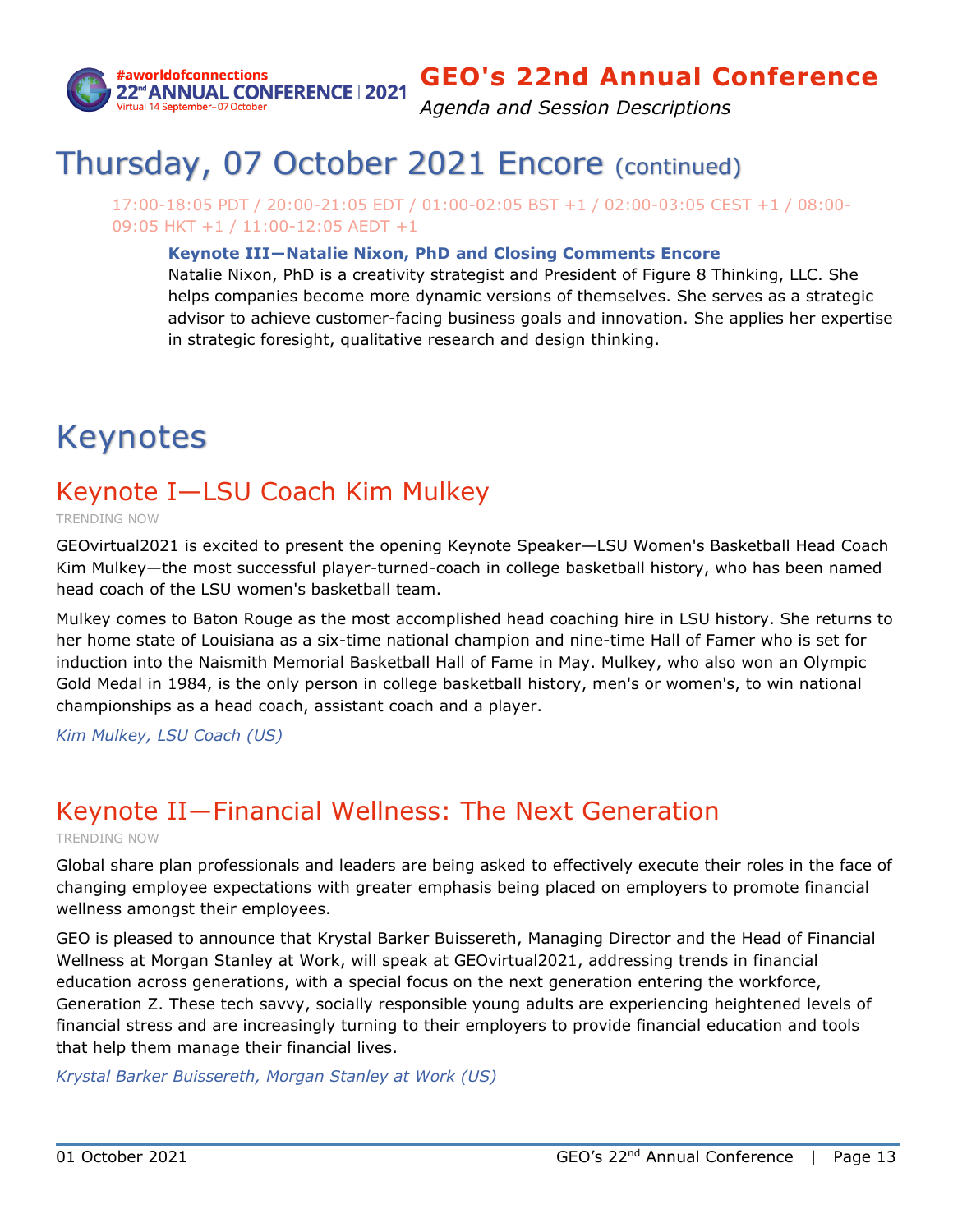

*Agenda and Session Descriptions*

## <span id="page-13-1"></span>Keynote III―Natalie Nixon, PhD

TRENDING NOW

Natalie Nixon, PhD is a creativity strategist and President of Figure 8 Thinking, LLC. She helps companies become more dynamic versions of themselves. She serves as a strategic advisor to achieve customerfacing business goals and innovation. She applies her expertise in strategic foresight, qualitative research and design thinking.

Natalie is a global speaker and a published author (Strategic Design Thinking, INC online and a forthcoming book in summer 2020, *The Creativity Leap*). She earned her BA in Anthropology and Africana Studies from Vassar College and her PhD in Design Management from the University of Westminster.

*Natalie Nixon, PhD, Strategy, Foresight and Innovation Expert; President and Founder of Figure 8 Thinking, Author, and Creativity Guru (US)*

# Special Events

## <span id="page-13-0"></span>Issuer Luncheon Featuring Dr. Marc Milstein

Discover new ways at GEOvirtual2021 to harness the power of knowledge and networking to accelerate your growth and development. This year, GEO is creating a unique online event like no other.

Join us for GEO's signature "Issuer Luncheon." This year, GEO has planned a special event designed specifically so that Issuers can discuss some of the challenges they've faced in recent months, plus provide an opportunity for you to grab your favorite meal and meet your friends and colleagues. While this year has often been filled with challenges, we've all learned to take a step back and examine what's important and how to show up in a way that's best for ourselves, our work, and our community. Learn more about how you can:

- Boost motivation, focus, and productivity in a work from home environment based on how your brain works
- Increase happiness and manage stress and anxiety in our uncertain world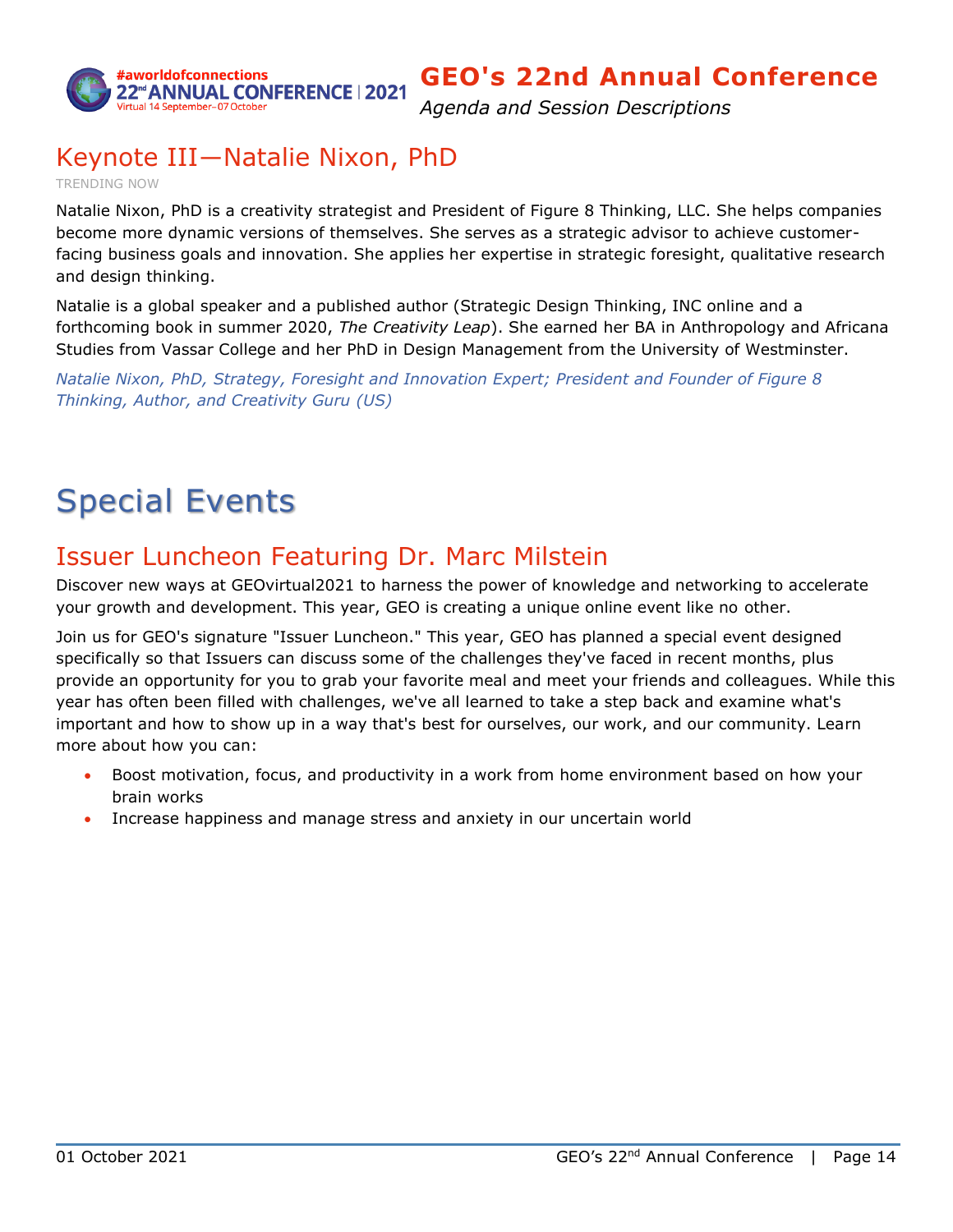

### #aworldofconnections 22<sup>rd</sup>ANNUAL CONFERENCE | 2021

## **GEO's 22nd Annual Conference**

*Agenda and Session Descriptions*



## **Meet Dr. Marc Milstein**

Dr. Marc Milstein specializes in taking leading scientific research on health and happiness to deliver powerful presentations that leverage science-based solutions to keep the brain healthy, lower the risk of dementia, enhance productivity, and maximize longevity.

Learn more about Dr. Marc Milstein



Dr. Milstein has been quoted breaking down and analyzing the latest research in popular press such as USA Today, Huffington Post, and Weight Watchers Magazine. Dr. Milstein has also been featured on TV's "Dr. Oz" show, explaining the latest scientific breakthroughs that improve our lives. Dr. Milstein's upcoming book "Keeping Your Brain Young" will be published in 2022.

# <span id="page-14-1"></span>Plenary Session: Government Policies to Address Economic Inequality Through Equity Compensation

TRENDING NOW

Join this ground-breaking session for a long-awaited discussion of the impact of coordinated economic and regulatory policies to advance equity compensation as a mechanism to address wealth inequality by employees. Equipped with very recent sample data, attendees will learn about equity compensation in the U.S. population and apply these lessons to other countries in the world. Did you know that more than 75% of all capital ownership and more than 90% of all capital income (capital gains, dividends, and interest) is held by the richest 10% of families in the U.S.? With figures that are comparable for other countries, and real wages for many groups of middle-class earners relatively flat, shares of equity and profit sharing are the only way to expand the middle class. Second, the current policies to advance equity compensation in the U.S. specifically are nearly an entire century old and need updating. Third, with approximately \$1 trillion in tax expenditures, subsidies and benefits offered by the U.S. Government every five years, a more comprehensive and determined approach is needed to help expand equity compensation. Make your plans to join in this much needed discussion on economic policy and share plans―and walk away knowing what you can do to make a difference for those who follow!

*Dr. Joseph Blasi, Rutgers University (US)*

## <span id="page-14-0"></span>Showcase Event: Accounting During the Journey to IPO, Sponsored by Morgan Stanley at Work

FINANCE, TAX & ACCOUNTING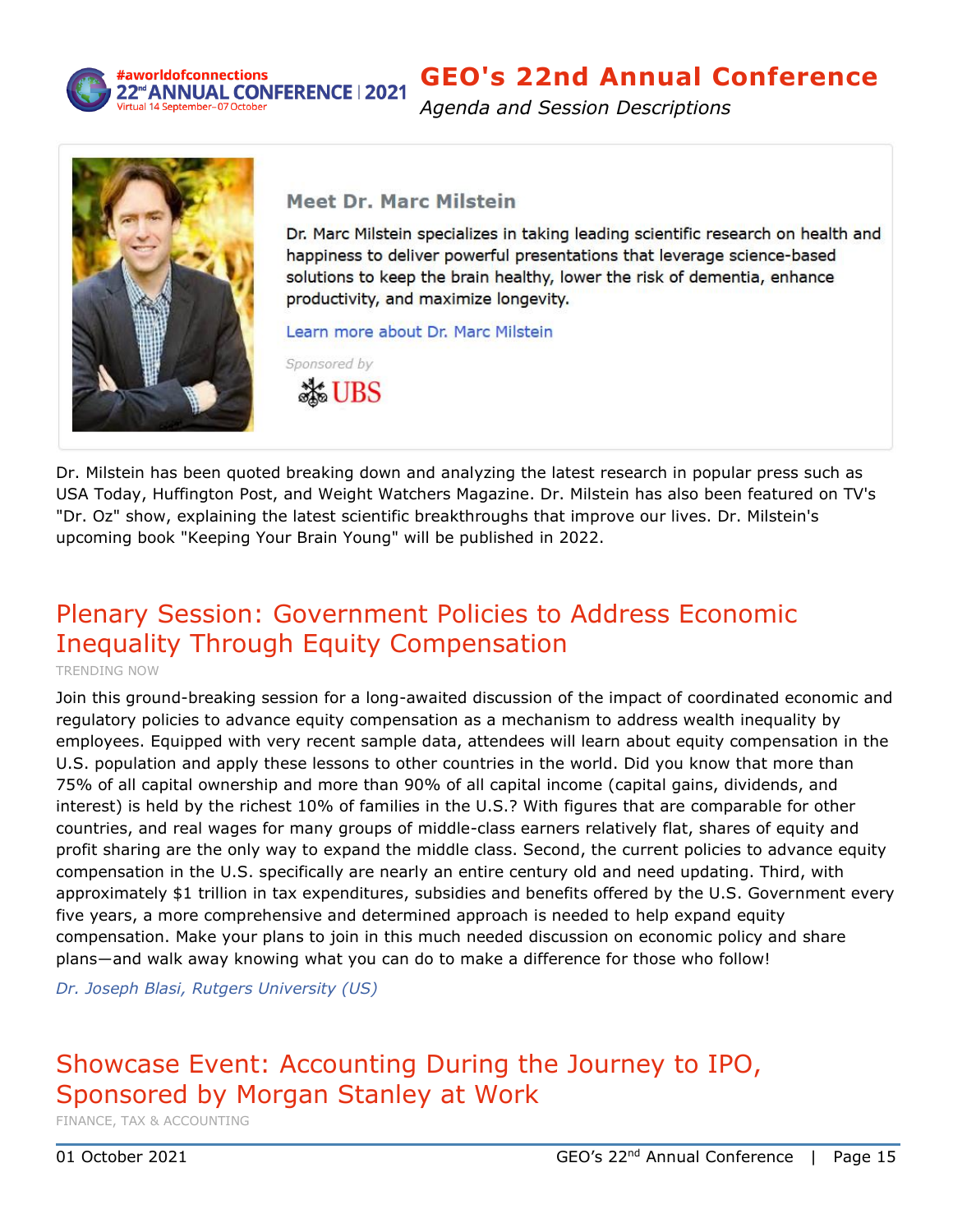

*Agenda and Session Descriptions*

Getting ready to go public via an initial public offering (IPO)? Join us for a discussion that might help your accounting team prepare for the upcoming journey. We know that this process can often be overwhelming – to help with this, we will highlight changes to reporting requirements, ways to prepare, and common decision points. This session could help your team make thoughtful decisions, and help streamline the transition to becoming a public company (including success in your new and ongoing reporting needs).

Talking Points:

- 1. Where has my cap table gone?
- 2. How does the IPO change my valuation process?
- 3. What can I do to prepare ahead of time?

*Nicole Dmitruchina, Morgan Stanley at Work (US) Sean Kelly, Morgan Stanley at Work (US) Cassandra Ogle, Morgan Stanley at Work (US)*

#### **Disclosure**

Tax laws are complex and subject to change. Morgan Stanley at Work, Shareworks by Morgan Stanley, Morgan Stanley Smith Barney LLC, and its affiliates, employees and Financial Advisors do not provide legal or tax advice. Individuals should always consult with and rely on your own legal and/or tax advisors to understand the tax and legal consequences of any actions.

Shareworks by Morgan Stanley services are provided by Morgan Stanley Smith Barney LLC, member SIPC, and its affiliates, all wholly owned subsidiaries of Morgan Stanley.

Morgan Stanley Smith Barney LLC. Member SIPC.

CRC 3728376 8/2021

*Sponsored by*

Morgan Stanley **AT WORK** 

## <span id="page-15-0"></span>Showcase Event: Colin Cloud, The Forensic Mind Reader, Sponsored by Fidelity

Described as the closest thing to a real-life Sherlock Holmes, Cloud's award-winning act will leave your audience inspired, astounded, and mesmerized.

*Colin Cloud, The Forensic Mind Reader (UK)*

*Sponsored by*



## <span id="page-15-1"></span>Showcase Event: Stock Market Basics to Optimize Your Employee Stock Plans, Sponsored by Bank of America

Gain a wide-ranging understanding of essential stock market operations, from how the stock market really works, the roles of the broker and floor trader to order flow and share settlement.

You'll also hear insights on trade processing, employee education, and why block trading is vital to market optimization for employee stock plans.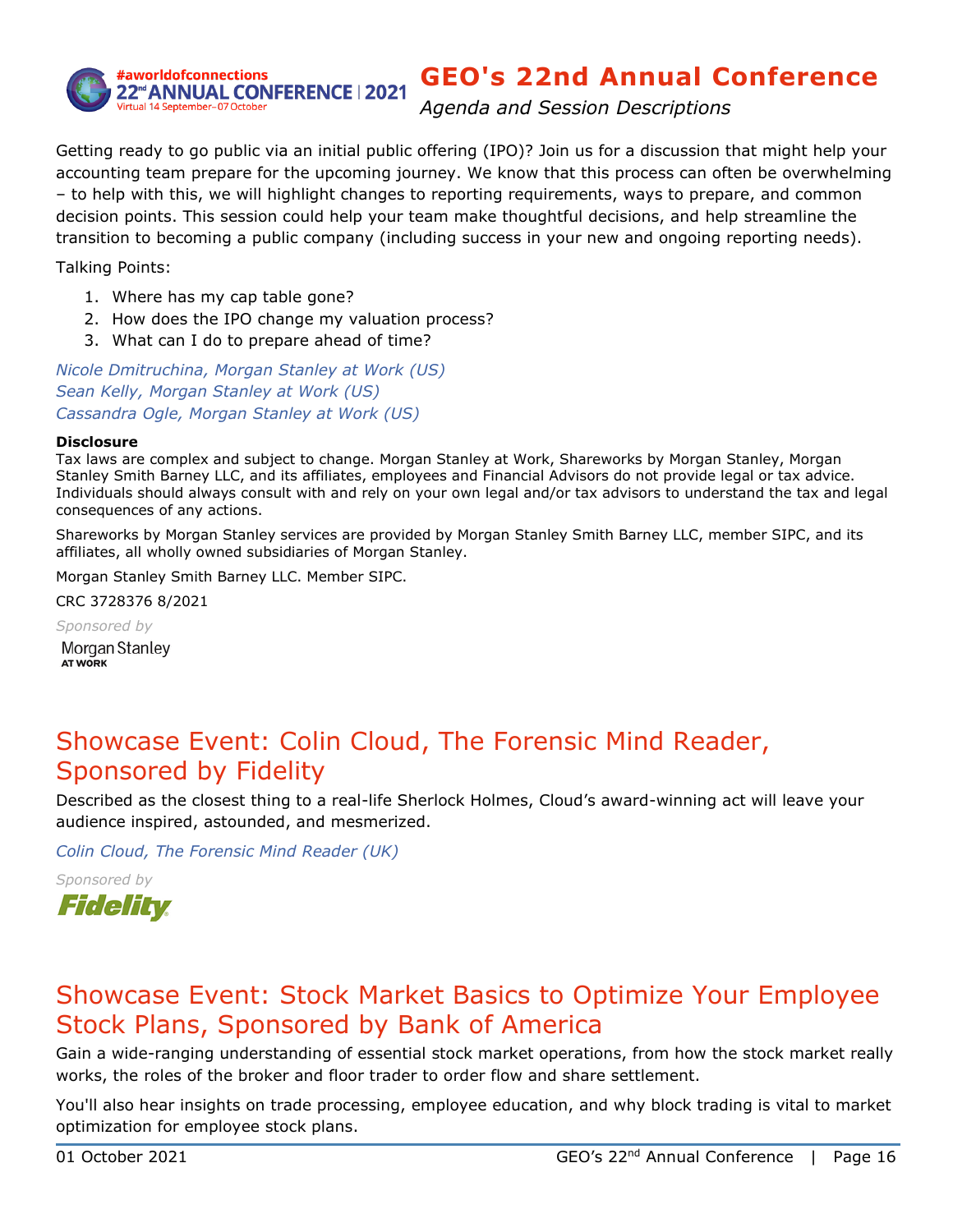

*Agenda and Session Descriptions*

*David Lanka, Bank of America (US) Sean O'Brien, Bank of America (US)*

## <span id="page-16-1"></span>Showcase Event: Tackling International Taxes 101: Managing Global Tax Issues for Your Equity Plan, Sponsored by Morgan Stanley at Work

FINANCE, TAX & ACCOUNTING

Expanding to new jurisdictions is a huge milestone for most companies, but it also introduces an array of new obligations. That's especially true if you offer equity to employees in multiple states or countries and if they're moving between locations. Whether your company is offering equity awards in new states or countries because of planned growth, or because COVID-19 has made it so your participants ended up in unexpected locations, each state and country have their own tax obligations that apply to equity plans and you shouldn't assume your current plan will be compliant in these jurisdictions.

In this seminar, we will provide a primer on some of the major tax reporting and withholding obligations you might encounter with your global equity plan, and trends we see in the marketplace.

### *Justin Pon, Morgan Stanley at Work (CA)*

#### **Disclosure**

Tax laws are complex and subject to change. Morgan Stanley at Work, Shareworks by Morgan Stanley, Morgan Stanley Smith Barney LLC, and its affiliates, employees and Financial Advisors do not provide legal or tax advice. Individuals should always consult with and rely on your own legal and/or tax advisors to understand the tax and legal consequences of any actions and consult their tax advisor for matters involving taxation and tax planning and their attorney for legal matters.

Shareworks by Morgan Stanley services are provided by Morgan Stanley Smith Barney LLC, member SIPC, and its affiliates, all wholly owned subsidiaries of Morgan Stanley.

Morgan Stanley Smith Barney LLC. Member SIPC.

CRC 3728324 8/2021

*Sponsored by* Morgan Stanley AT WORK

# Breakout Series I

## <span id="page-16-0"></span>1.1 How to Engage a Remote and Global Workforce

COMMUNICATIONS

2020's global pandemic brought a sea change to how we work, how we engage with work, and how we engage with each other. The stress and distraction of the past eighteen months has driven some employees from mild inattention to 'active' disengagement. Coupled with new challenges and distractions in this work-from-anywhere world, employees' needs have shifted dramatically. And in order to reach employees, companies must really step-up their communications game―telling stories that work, across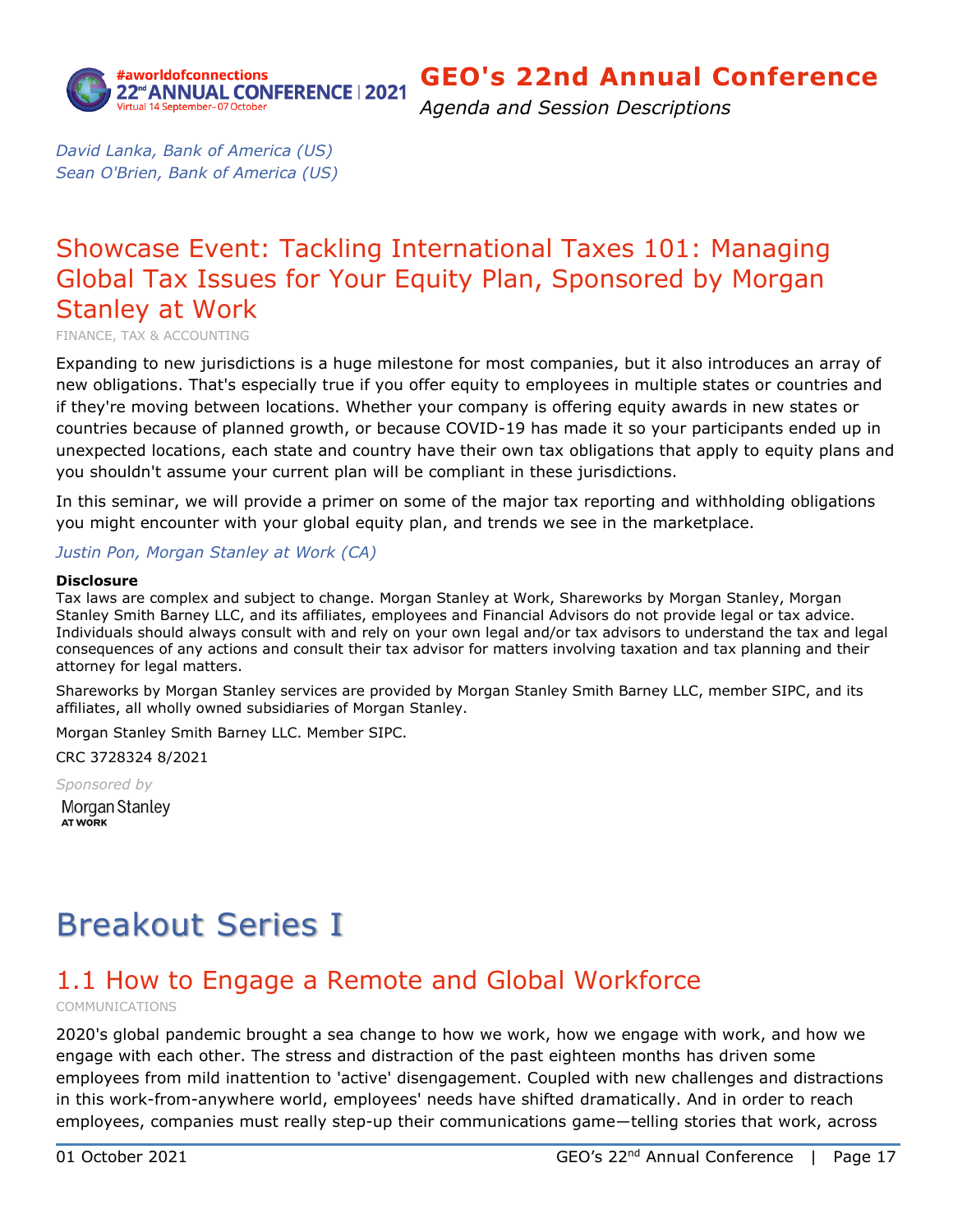

*Agenda and Session Descriptions*

all borders! Join our panel of experts for a look at current communication challenges, hear the stories of 2020 and the important lessons we learned and walk away with new ideas on changing the future of engagement.

*John Hammond, FGE, Aon (US) Anthony Pettinelli, EPAM Systems (US) Nancy Rush, Lincoln Financial Group (US) Julia Tensfeldt, UBS (US)*

## <span id="page-17-0"></span>1.2 Counting the Costs and Balancing the Benefits: Financial Engineering for ESPPs

DESIGN AND STRATEGY

Employee Stock Purchase Plans have long been favored for delivering equity compensation to a broad base of employees. The case for an ESPP has never been stronger as companies look to equity to manage cash and provide compelling pay and benefits to all employees. ESPPs can be designed in a variety of ways to balance these seemingly conflicting objectives and still meet a company's financial goals and constraints, while offering benefits that aren't captured if participation is the only measurement of success. From cash flow to dilution to tax benefits, companies at any stage of life cycle or financial situation can engineer the benefits offered and source of the shares of an ESPP to achieve specific financial statement goals. Join this panel of emissaries of ESPPs as they evaluate ESPP designs with a new and thought-provoking approach.

*Emily Cervino, FGE, Fidelity (US) Matthew Connor, FGE, Lucid Motors (US) Donna Hammer, Snowflake (US) Elizabeth Stoudt, Infinite Equity (US)*

# <span id="page-17-1"></span>1.3 Cryptocurrency―a New Form of Equity Compensation

TRENDING NOW

Are we moving from a discussion of options, RSUs, and PSUs to one of tokens, RTUs, and NFTs? This session explores the explosive growth of cryptocurrency in the global financial markets and the impact on employee compensation. Crypto is supplementing―and in some companies, replacing―equity-based compensation. The strategic and technical issues are comparable to those of equity compensation, squared. The market dynamics are overwhelming. This expert panel will discuss strategy, tax, regulatory considerations, accounting, valuation, volatility, liquidity, employee communications, and more. The discussion will include examples of companies already using crypto to compensate employees, Directors, and advisers. Attend this session to hear the latest on crypto—the newest form of equity compensation!

*Sinead Kelly, Baker McKenzie (US) Nathan O'Connor, Equity Methods (US) Fred Whittlesey, Compensation Venture Group, SPC (US)*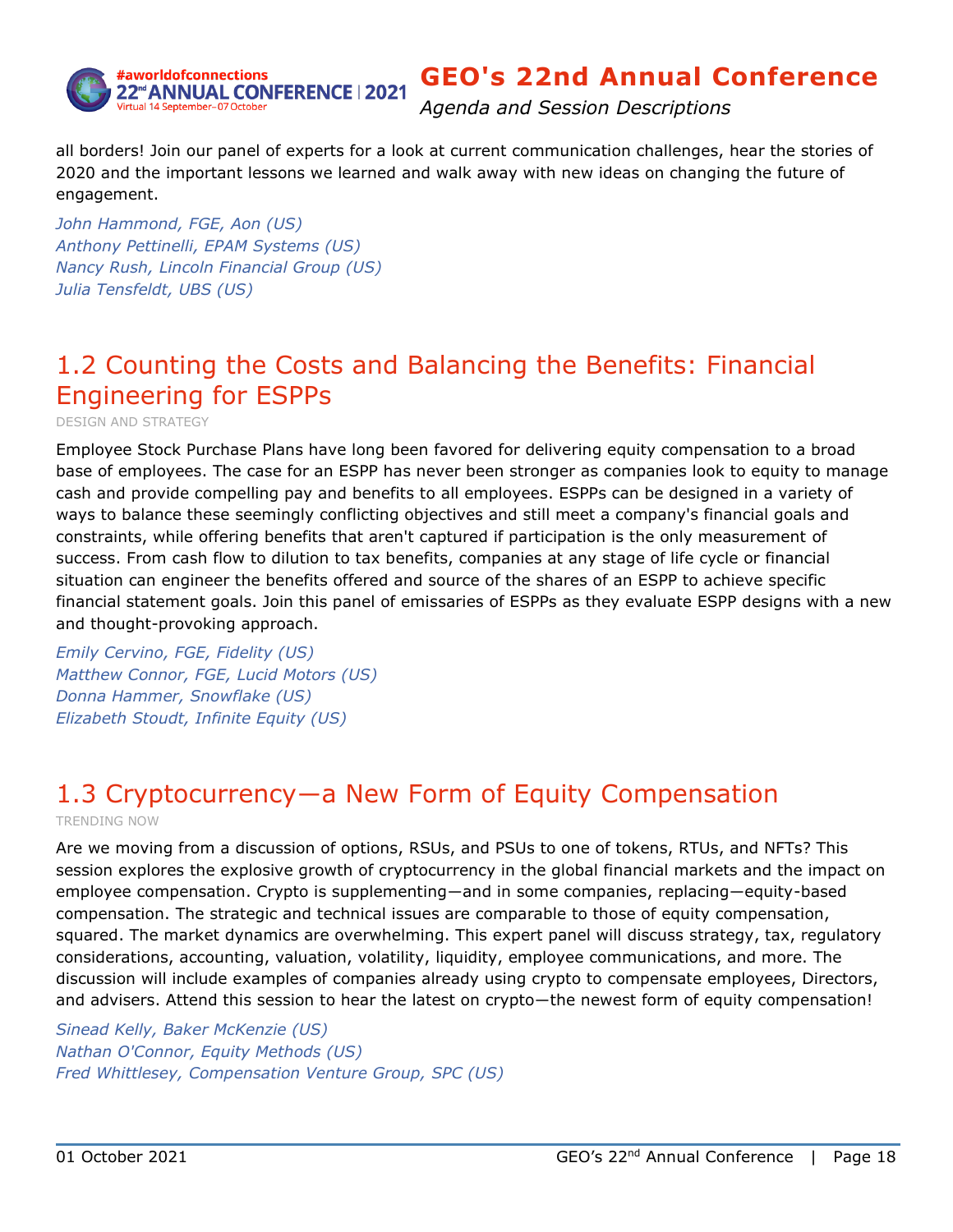

*Agenda and Session Descriptions*

# Breakout Series II

## <span id="page-18-0"></span>2.1 ESG and Performance Conditions—Real Life Experiences

BUSINESS INTELLIGENCE

Regulators, shareholders, politicians, stakeholders, and society in general now increasingly expect companies to take a more holistic and sustainable approach to value creation—including through the incorporation of ESG into performance targets. Join this panel of experts as they consider how the ESG landscape has changed and continues to develop in the context of executive remuneration, and how that landscape may develop looking forward. Sharing valuable insights gleaned from some of the listed companies, this expert panel will share details of how companies are incorporating ESG elements into their executive remuneration, as well as trends in ESG use globally. Additionally, the panelists will each share their experiences of the implementation of ESG performance targets within their organizations and how ESG factors into their respective companies' strategy.

*Helen Baker, Coca-Cola Europacific Partners PLC (UK) Sarah Bruce, Tapestry Compliance (UK) Véronique Japp, Maersk Drilling (DK) Emma Parker, Tapestry Compliance (UK)*

# <span id="page-18-1"></span>2.2 Cash in a Flash: The Google Employee Trading Plan

DESIGN AND STRATEGY

Employee populations have diverse financial needs, especially in today's dynamic world. How do we help them control their cash flow, value shareholding, and alleviate personal administrative burdens, all while remaining scalable and compliant? Join this session to hear about the collaboration between Google and its service providers to create a program that offers employees the convenience of setting up an automated trading plan. This expert panel will share their considerations and challenges when designing this unique program, their education and communications strategies, and the launch experience―everything you need to know and more about the Google Employee Trading Program!

*Carolina Ellerker, Alphabet (US) Eileen Nguyen, Alphabet (US) Ben Ramos, Charles Schwab (US) Larry Reynolds, Morgan Stanley at Work (US)*

# <span id="page-18-3"></span><span id="page-18-2"></span>2.3 Global Equity Insights Survey 2021

DESIGN AND STRATEGY

The Global Equity Insights Survey (GEIS) is the foremost assessment of current market practice and trends in equity compensation globally. This year's study will address the use of equity on a worldwide level as a long-term incentive and broad-based tool, as well as important topics such as plan types and design. The study also covers deep insights into the communication and administration of equity plans,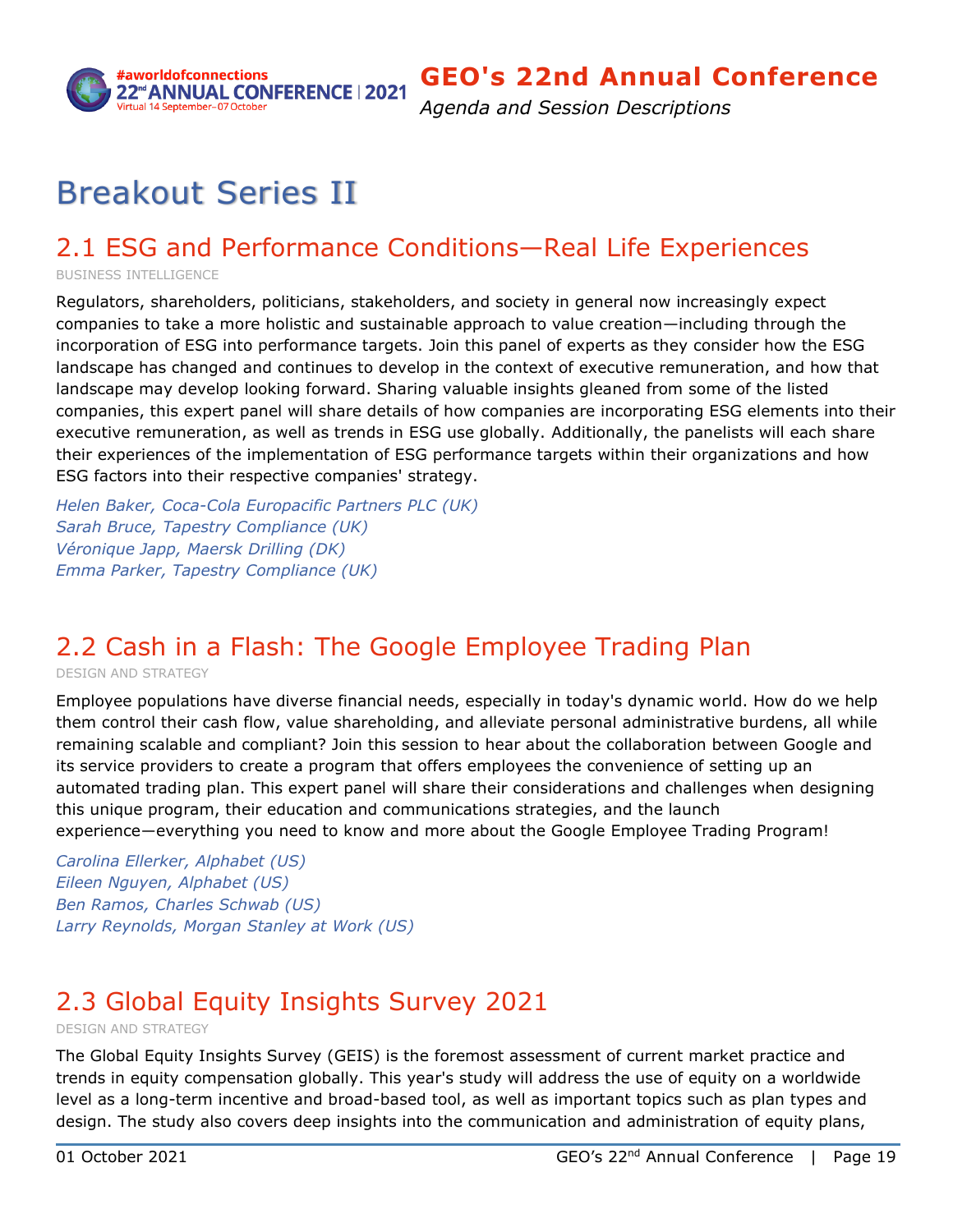

*Agenda and Session Descriptions*

equal pay, and the impact of COVID-19 on share plans. Our expert panel will come equipped to share how the study findings over the years should influence your human resources and equity compensation strategies right now and into the future. Join us as we share the major results from this year's survey as well as take a look at the evolution of findings since the study's inception.

*Sheila Frierson, Computershare (US) Mitan Patel, Fidelity (UK) Sandra Sussman, FGE, SAP (US) David Voggeser, hkp/// group (DE) Sebastian Wetzel, Siemens Energy AG (DE)*

# Breakout Series III

## <span id="page-19-0"></span>3.1 Mobility Trends in 2021: Tax, COVID, and Making the Most of the New Status Quo

FINANCE, TAX & ACCOUNTING

COVID-19 has transformed how and where we live and work. As a result, equity plan administrators face unprecedented tax implications and an increasingly complex global mobility landscape. Join these experts for a discussion of recent trends in employee mobility, details of how the current environment impacted their tax calculation and reporting obligations, and how they adapted their mobility practices. With the mobility "devil" in the details, this panel will bring you face-to-face with the real world, practical application of mobility compliance requirements and arm you with expert recommendations to bravely conquer this complex area.

*Jay Christiansen, Square, Inc. (US) Howard Lewis, Morgan Stanley at Work (CA) Julia Liu, Dropbox (US) Keith Pietrzak, Morgan Stanley at Work (US)*

## <span id="page-19-1"></span>3.2 Equity and Tax Policy―Why It Matters!

DESIGN AND STRATEGY

Join us for a timely discussion focused on why today, more than ever before, it is imperative to address your tax policy in your global share plan design and strategy. In a world where mobility, remote workforce, and work anywhere policies have become prevalent for so many, companies have rapidly moved beyond using a flat tax rate per country or level to far more complex and relevant designs. This session will look at ways companies have addressed these complex arrangements to better support the employee participant, enabling them to deliver the most shares or cash to the employee while remaining compliant with good governance. Downstream, other stakeholders in mobility, finance, payroll, and corporate tax can benefit from the tax policies and decisions you make with your equity program. Join us to hear directly from experienced practitioners and issuers who will share their journeys, including how they leveraged automation and consistency to drive important improvements.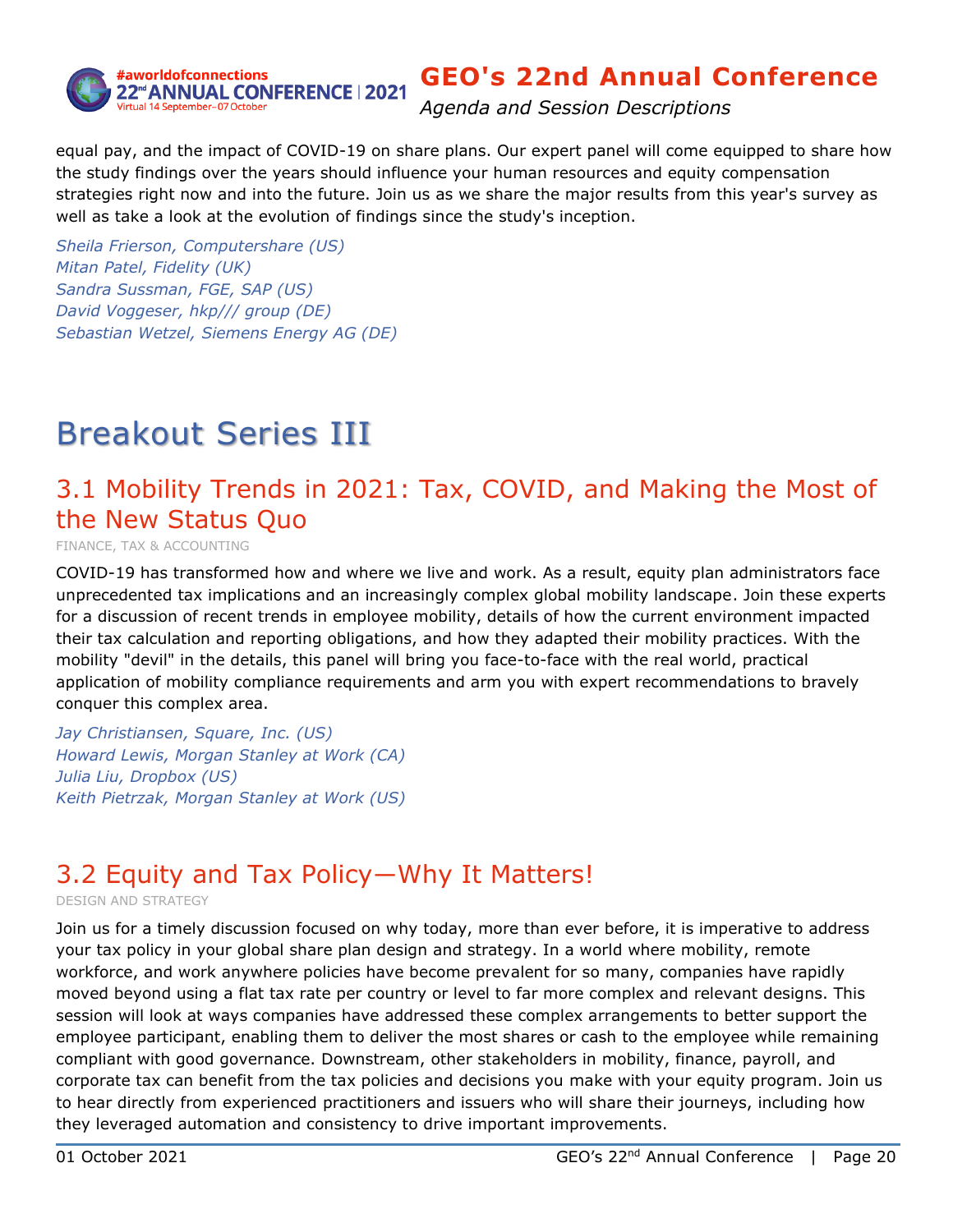

*Agenda and Session Descriptions*

*Leann Balbona, FGE, KPMG (US) Diederik Blanken, Walmart, Inc. (US) Ryan Borgmann, KPMG (US) Nalini Johnson, Aon Corporation (US)*

## <span id="page-20-0"></span>3.3 Replacing Fixed Pay with Equity

EXECUTIVE PAY

Given the continuing economic uncertainty due to the COVID-19 pandemic, companies are concerned with maintaining cash flow and cutting costs wherever possible. This panel of experts from France, Germany, the UK and the US will discuss whether it's possible, and advisable, to replace a portion of an employee's salary with equity grants, and the related employment, securities, and tax law considerations for doing so. Attend this session and learn about consent, the risks, and the important tax and transparency considerations to replacing fixed pay with equity.

*Nicholas Greenacre, White & Case (UK) Alexandre Jaurett, White & Case (FR) Hendrik Roeger, White & Case (DE) Victoria Rosamond, White & Case (US)*

# Breakout Series IV

## <span id="page-20-1"></span>4.1 How to Make Your Equity Grants Compliant with French Regulations?

LEGAL/REGULATORY

Adapting US plans to French requirements typically presents a challenge to share plan professionals. Join in on this session to participate in a lively discussion of the relevant French regulations and the challenges they present that you should be aware of before drafting your plan, including addressing how to adapt plan rules to French regulations in consideration of the US rules 409A and162(m). Attendees to this session will get the most up-to-date information and best practices directly from the experts on this challenging country and will walk away with the ability to onboard French employees properly, whatever the type of LTI program you have. Join us in this important review and leave with the ability to sleep easy, knowing your French plans are compliant. Sweet dreams!

*Orianne Acheriteguy, Deloitte/TAJ (FR) Franck Duez, CIC - Banque Transatlantique (FR) Matthieu Gonbert, Banque Transatlantique (FR)*

# <span id="page-20-2"></span>4.2 Using Equity to Drive Equality

TRENDING NOW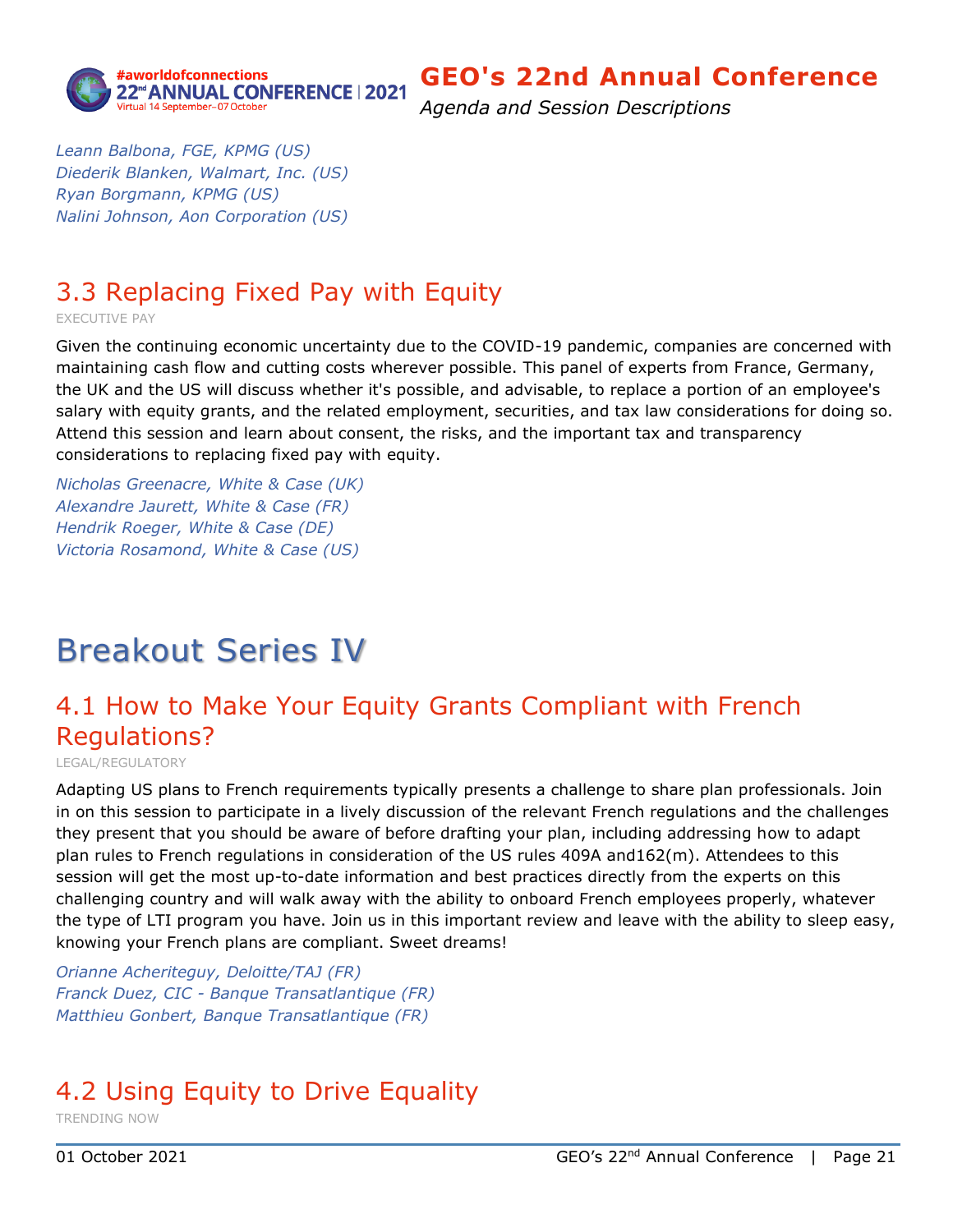

*Agenda and Session Descriptions*

ESG, or Environmental, Social and Governance criteria have been talked about for years, but the circumstances of the past eighteen months have brought them to the forefront. Now that we've set goals at a corporate level to do better, how do we enact the changes we desire? Join this passionate group of equity professionals in discussing the role that equity compensation plays in driving ESG and how to utilize performance awards (short- and long-term) to drive goals. And now that we've seen ESG metrics in action during the 2021 proxy season, we'll discuss best practices and lessons learned from early adopter case studies, and the role that these goals play in the financial success of the company.

*Amanda Benincasa, Aon (US) Anitha Dhanwada, OppFi (US) Elena Thomas, Plan Management Corporation | OptionTrax (US)*

## <span id="page-21-0"></span>4.3 Financial Wellness Through a Lens of Diversity and Inclusion TRENDING NOW

Attend this groundbreaking session to examine Bank of America's research study delving into the perceptions of each study participant's own financial wellness and the resource preferences to best meet their needs. These insights will further your understanding on how to best deliver on behalf of your employees as their demographics continue to change. Join the subject-matter experts who drove this research as they discuss these insights.

*Danyle Anderson, FGE, Global Equity Organization (US) Surya Kolluri, Bank of America (US) Kai Walker, Bank of America (US)*

# Breakout Series V

# <span id="page-21-1"></span>5.1 Equity and Executive Compensation in Light of Transformation

DESIGN AND STRATEGY

Join us as we examine the share plan challenges encountered during the spin-off of Siemens Energy from Siemens and the subsequent successful rollout of the broad share plan portfolio. This panel of experts will share details of this giant-sized transformation, walking through the unique evolution of Siemens in the past several years from the IPO of Siemens Healthineers to the spin-off of Siemens Energy and the corresponding design and implementation of the executive remuneration program, and the complimentary equity portfolio. Attend this session to hear about the challenges and effects of events such as a spin-off on a global employee share program and learn tips and tricks from these masters that will prepare you for your very own transformation experience.

*Julia Bartsch, Siemens Energy AG (DE) Michael Haverkamp, Siemens AG (DE) Manuel Kälin, Equatex, Part of the Computershare Group (CH) Markus Stebe, Siemens AG (DE) David Voggeser, hkp/// group (DE)*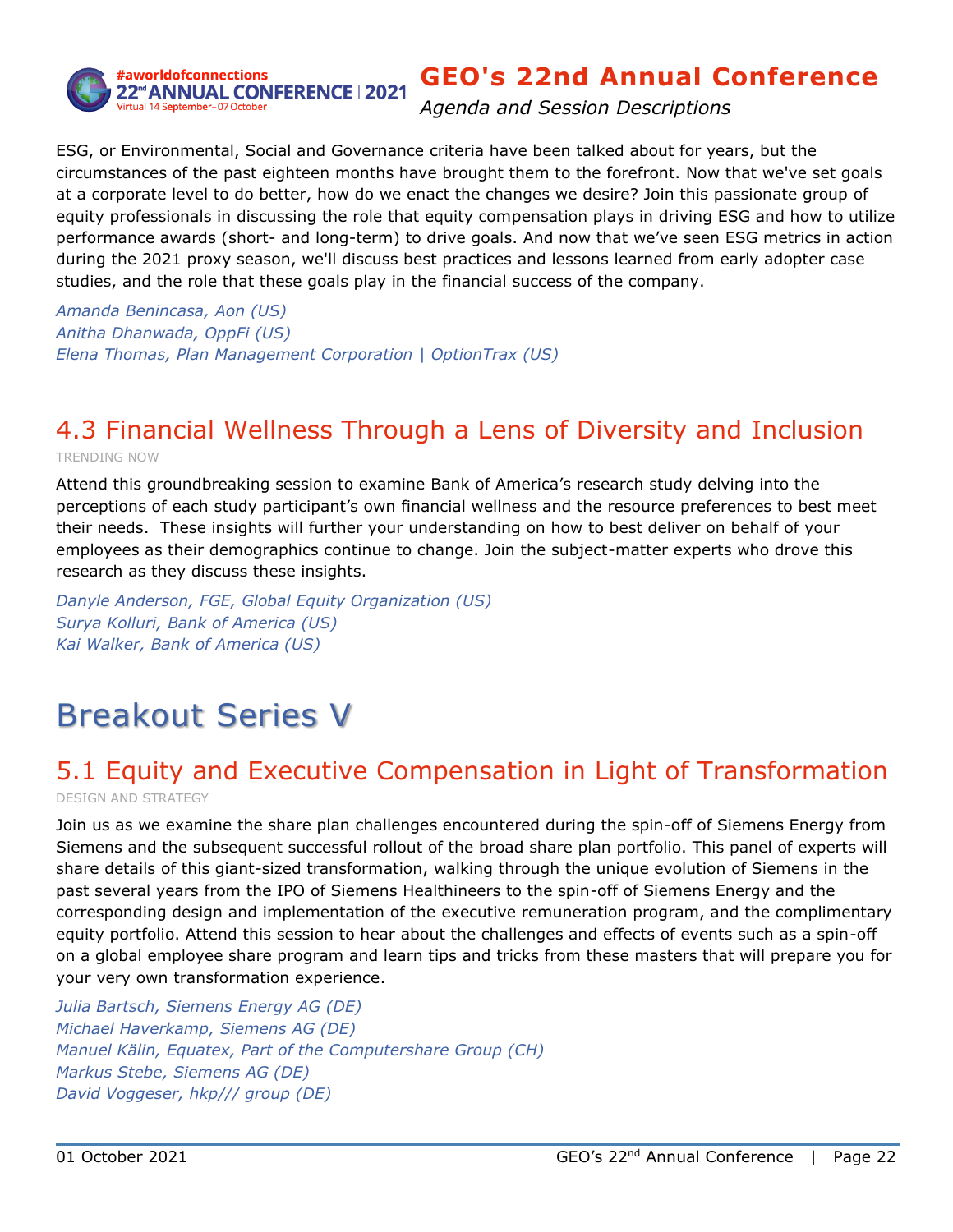

*Agenda and Session Descriptions*

## <span id="page-22-0"></span>5.2 Equality in Equity―Why Ensuring Diversity, Equity and Inclusion Is Critical for Equity Compensation

DESIGN AND STRATEGY

Diversity, equity and inclusion are key topics today. Not only in regard to how employers address these issues overall, but specifically in the way they impact employee benefits. Join this panel of experts as they share important research on why this should matter to your company, as well as deliver real life examples of how companies are approaching the topic and prioritizing areas of focus. Attendees to this timely and relevant session will enjoy a big picture discussion of this important issue as well as a deeper dive into practical suggestions aimed at helping companies prepare for the future, including an exploration of the challenges of gathering data necessary to meet recently implemented international and domestic reporting requirements.

*Priscilla de Leede, Russell Advocaten (NL) Maura Gallagher-Vaughn, UBS (US) Alberto Gomes Da Silva, W.P. Carey (US) Carine Schneider, FGE, Astrella (US) Julia Tensfeldt, UBS (US)*

## <span id="page-22-1"></span>5.3 The "Greatest Hits" in Global Equity Compliance

LEGAL/REGULATORY

Take a stroll down the virtual highway with this esteemed panel to hear all about the latest global "hits" from regulatory and tax share plan authorities. Professionals from top companies will share their experiences in dealing with required changes and will offer practical tips to avoid singing the blues with respect to the newest developments and their impact on your global plans. Whether it is updating your songbook (employee communications) or changing your tune (implementing new administration processes), the panel will offer helpful guidance so you can ensure that your company and your employees are best positioned to take it to the next "gold record" level!

*Jennifer Kirk, Baker McKenzie (US) Peter Kontara, Uber (US) Randy Murphy, Airbnb (US) Aimee Soodan, Baker McKenzie (US)*

# Breakout Series VI

## <span id="page-22-2"></span>6.1 Revolutionizing Employee Experiences: Doing It, and Doing It Right

DESIGN AND STRATEGY

As the lines blur between work and life, how has your company considered the employee experience for your human capital? This panel of experts in the people operations, stock administration, and financial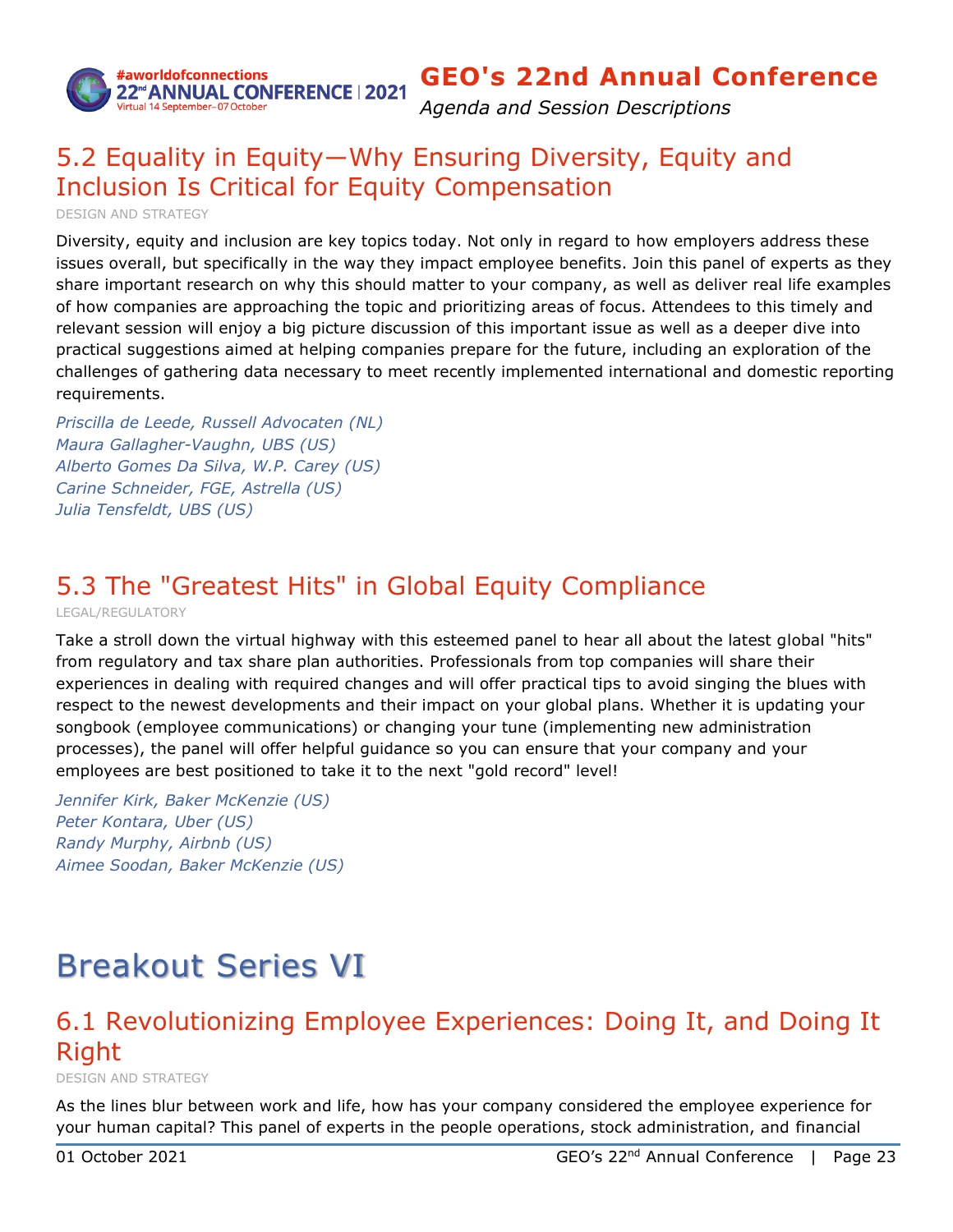

*Agenda and Session Descriptions*

wellness space will share their collective experience in, and knowledge about, transforming the employee experience and what that can mean for your company. Topics will include assessing the user experience, deploying meaningful programs and tools around equity and financial wellness benefits, and seeing financial wellness further than employee savings, but as part of the broader HR strategy and companywide employee experience. Join us for an engaging session featuring one of the industry's hottest topics in 2021!

*Kayla Logan, Amazon (US) Nicole Sloane, Kimberly-Clark Corporation (US) Alison Wolfe, Morgan Stanley at Work (US)*

## <span id="page-23-0"></span>6.2 Remote Work, No Fixed Abode—People, Payroll and Stock Plans

FINANCE, TAX & ACCOUNTING

For much of the business world, life has been turned upside down with the nearly overnight requirement for most employees to work from home. More than 18 months in, there is little consensus on a "return-tothe-office strategy" short of this: remote work isn't going away. Remote employees aren't new, but the sheer number of remote workers continues to generate many new challenges for global stock administrators and other employee support functions. Join this session to learn the practical considerations necessary when defining and launching a distributed workforce program. This panel of experts will dive into operational considerations, compensation and tax withholding strategies associated with remote work—whether temporary or permanent—to meet these important challenges efficiently and effectively, while also providing your employees with a high level of care.

*Jillian Forusz, Adobe (US) Nancy Kobs, Palo Alto Networks, Inc. (US) Mark Miller, Deloitte Tax (US)*

## <span id="page-23-1"></span>6.3 Successful M&A Communication Strategies

COMMUNICATIONS

Mergers and acquisitions combine company cultures and bring people together. It's a lot of work! Join this session for a focused look at the people strategy necessary in an M&A environment. Learn active strategies for onboarding newly acquired employees and the critical role communications play in retention and engagement. From an issuer and provider perspective, gain insights and practical tips for developing an effective communications and education campaign that will successfully onboard new employees and withstand the test of time.

*Wendy Jennings, FGE, DataRobot (US) Renee Kettelle, Charles Schwab (US)*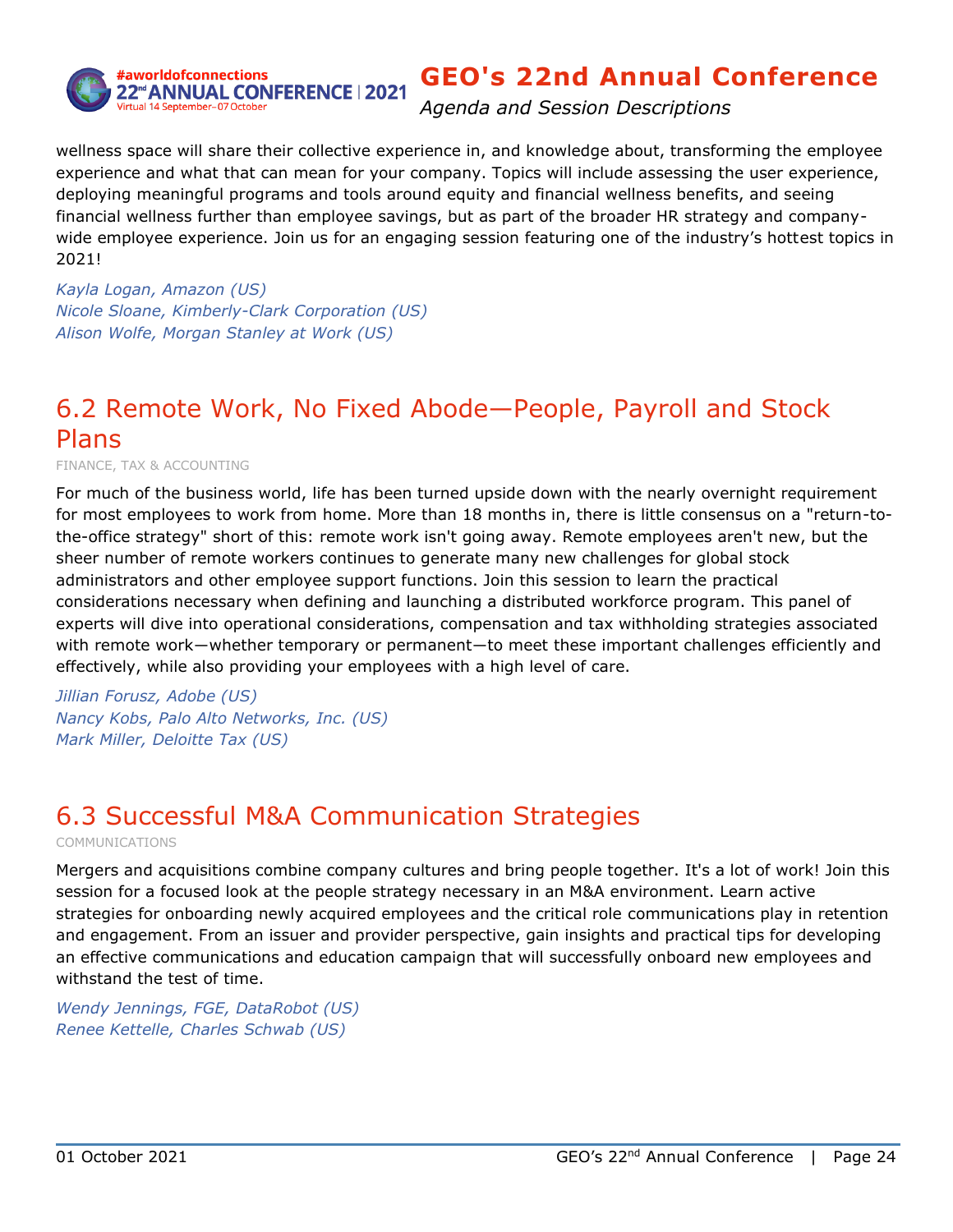

*Agenda and Session Descriptions*

# Breakout Series VII

## <span id="page-24-0"></span>7.1 Managing Your Communication Approach―Ensuring an All-Inclusive Communication Strategy

COMMUNICATIONS

The successful issuance and uptake of incentive schemes is largely reliant on communication between plan issuer and participants, a requirement that has been highlighted by and complicated with the recent increase of remote work. Ongoing and effective communication from the commencement of work and throughout the employment lifecycle is imperative. This session will take a focused look at the various stages of share plan communication, address some of the constraints that may pose a challenge to the successful and ongoing management of an incentive plan, and share how these challenges can be overcome via the use of technology.

*Reghardt Dippenaar, The Standard Bank of South Africa Limited | SBG Securities (ZA) Michael Ketz, ShareForce 360 (ZA) Louis Pretorius, Anglo American, Kumba Iron Ore (ZA)*

## <span id="page-24-1"></span>7.2 Corporate Capital—the CFO Perspective on Stock Purchase Plans and Cashless Participation

FINANCE, TAX & ACCOUNTING

There's no doubt that employee stock purchase plans are fantastic for employees, but what's the bottom line when it comes to the corporate impact? Different plan designs, of course, have different costs and benefits to each company. In addition, Cashless Participation is a new alternative, but how does this all shake out for our balance sheets, income statements, and from a cash flow perspective?

Join these panelists as they discuss the corporate financial considerations with respect to different (traditional) plan designs, versus what the inclusion of Cashless Participation does to the picture. The discussion will include the 423(b) filing processes, the benefits of Cashless Participation versus other capital infusion methods, the coordination of goals, along with real world tips, and next steps.

*John Bagdonas, Global Shares (US) Cally Bruce, Carver Edison (US) Dennis McGrath, PAVmed (US) Elizabeth Stoudt, Infinite Equity (US)*

## <span id="page-24-2"></span>7.3 Volatile Stock Prices and Grant and Taxation Trends

DESIGN AND STRATEGY

Stock price volatility can either mean great news or bad news for a global equity plan and its administration. Many companies have created their equity awards and vesting schedules using a valuebased approach, ultimately, spelling disaster for your equity plan. Imagine explaining to your employees why they are receiving a di minimis number of shares at grant or vest, or even worse, why your plans are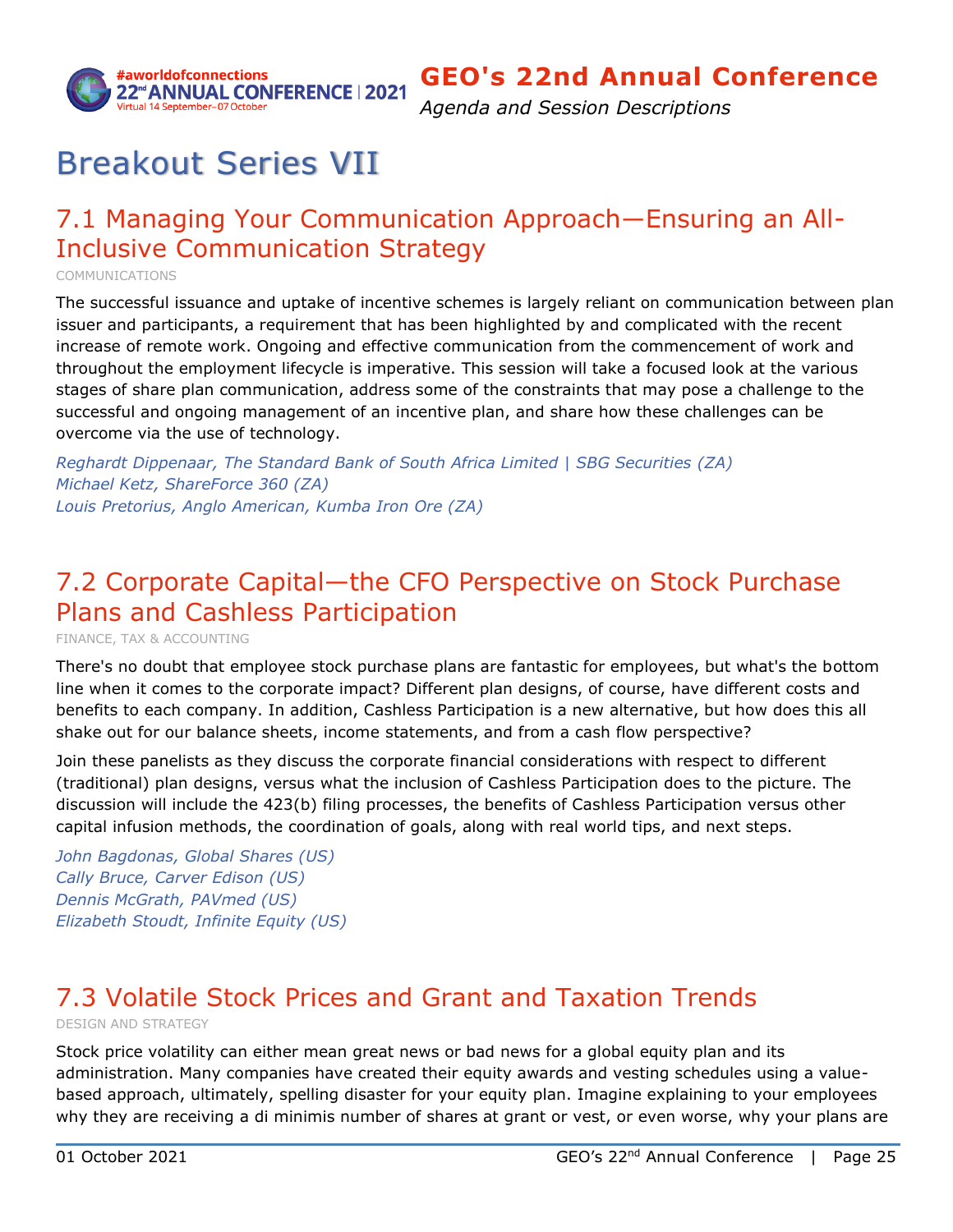

*Agenda and Session Descriptions*

delivering zero shares after tax withholding―not exactly the intended outcome to issuing employees equity and promoting an employee ownership culture. Join us as we explore the challenges of value-based awards, including an interesting look at the actual experience of two companies with triple digit stock prices and learn their approaches to solving the equity value to share ratio problem.

*Laura Gilfeather, SBA Communications Corporation (US) Michelle Tomasetti, CompIntelligence (US) Kerrie Wittmer, Contractor Citrix (US)*

# Breakout Series VIII

## <span id="page-25-0"></span>8.1 Race and Gender Wealth Equity and the Role of Employee Share Ownership

TRENDING NOW

Even before the pandemic, in an allegedly strong economy, workers at the bottom end of the opportunity scale were struggling to support themselves and their families. Not only have the incomes of the lowest paid workers stagnated or fallen even as the cost of essentials, such as housing, have climbed, but wealth inequality has soared. Workers and families in low-wealth households face daunting barriers to achieving common financial goals and the pandemic has exacerbated and heightened awareness of these inequities. Broadening opportunities to participate in the ownership of business assets can help address this wealth divide and offer working people the opportunity to meaningfully participate in the success of our economy. In addition, employee share ownership can contribute to business resilience and job retention in communities and can play an important part in supporting economic recovery. Drawing on important recent research, this insightful and timely session will show why policymakers, funders, and investors (and anyone!) who cares about racial and gender wealth equity should support employee share ownership and the ways in which they can do so in practice.

*Dr. Joseph Blasi, Rutgers University (US) Robyn Shutak, FGE, Computershare (US) Jenny Weissbourd, The Aspen Institute Economic Opportunities Program (US)*

## <span id="page-25-1"></span>8.2 Using Data and Analytics to Manage Your Compliance Risk

FINANCE, TAX & ACCOUNTING

Operating a multi-national company offers unique challenges when managing a total rewards program for a global workforce. Those challenges are further compounded with the introduction of work anywhere and remote working arrangements. This past year companies have needed to look more closely at where employees were actually working to assess and address potential risks when delivering compensation and rewards to employees working in locations other than their homework location or international assignment. Join this session to hear how two companies expertly used data analytics to assess their exposure and appropriately focus their efforts on revisions to total rewards policy and practice. By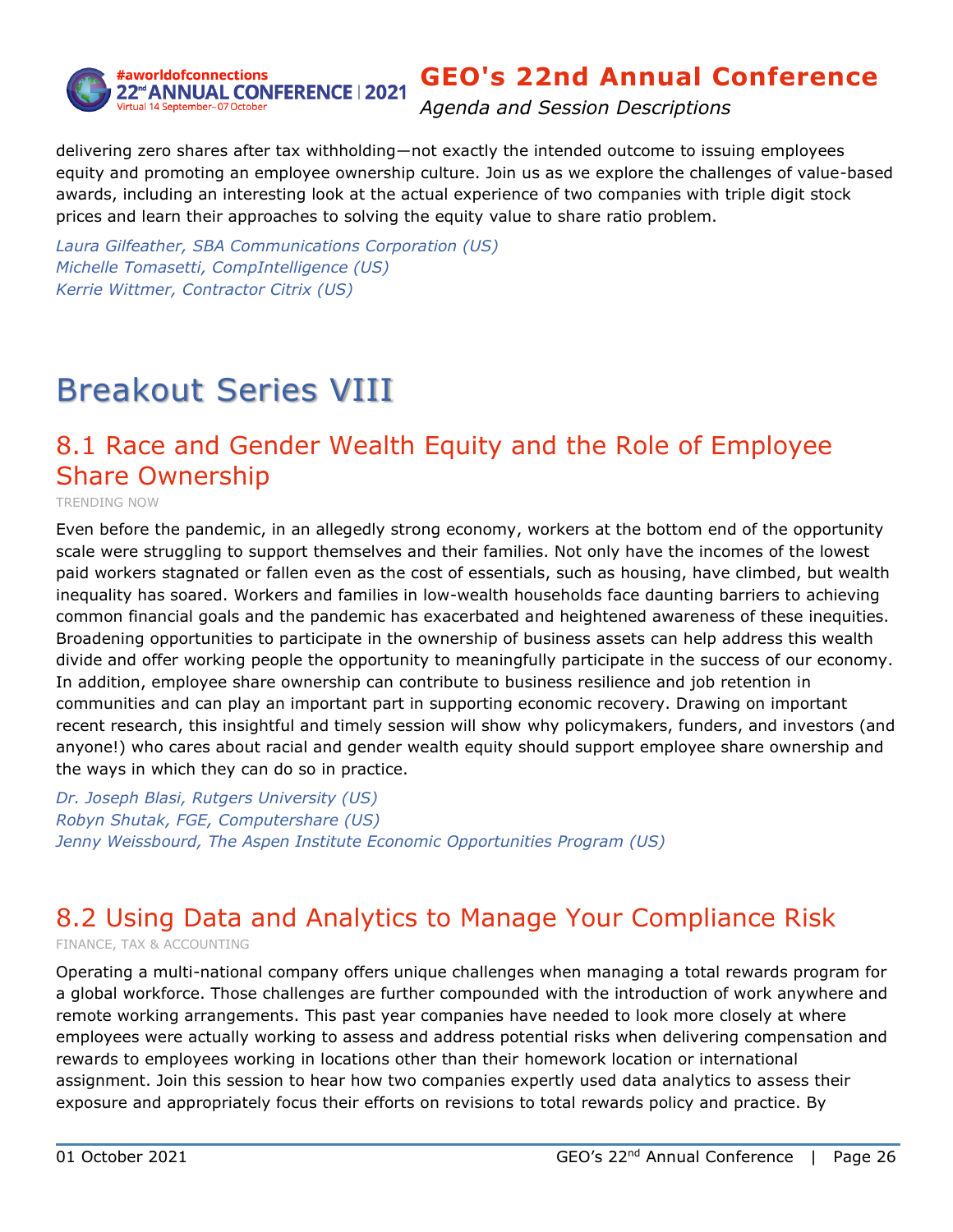

*Agenda and Session Descriptions*

gathering and analyzing this data, these companies were able to adjust corporate work location policies and mitigate payroll and corporate tax risk, all while maintaining a positive employee experience.

*Timothy Cavanaugh, General Motors (US) Jennifer Link, KPMG (US) Shashwat Nishchal, BlackRock (US)*

# <span id="page-26-0"></span>8.3 The Continuing Impact of ESG's Evolution

LEGAL/REGULATORY

ESG has continued to rise in importance, driven by regulators' continuing changes in disclosure, institutional investors' screens, and lawmaking and guidance at the federal, state, and local levels. Boards and senior executives are under pressure to put more oversight on human capital and align corporate remuneration schemes with stakeholder interests which ensure diversity from the top down. This panel, will provide an update on the status of ESG regulation, legislation, and investor sentiment, explain how ESG considerations are impacting equity award design and proxy disclosures, and discuss the practical implications for equity compensation professionals. Attend this session to hear the latest on ESG!

*Stephen Fackler, Gibson, Dunn & Crutcher (US) Don-Tobias Jol, Baker McKenzie (NL) Josh Schaeffer, PhD, Equity Methods (US) Fred Whittlesey, Compensation Venture Group, SPC (US)*

# Breakout Series IX

## <span id="page-26-1"></span>9.1 De-Risk Executive Pay Programs with Clawbacks and Pay Deferrals

EXECUTIVE PAY

Recent controversies around well-known, brand name companies, and associated investor, media, and public interest in executive accountability has led to a renewed focus on compensation clawbacks and a push for more innovative and effective ways to de-risk executive compensation, including through the use of mandatory shareholding periods and pay deferrals. In this session, the expert panelists will discuss recent trends and best practices in compensation recovery and deferral around the world, outline the pros and cons of clawbacks versus holdback or deferral of compensation, and provide practical tips to help companies get buy-in from the CEO and Compensation Committee.

*Shaun Bisman, Compensation Advisory Partners (US) Sinead Kelly, Baker McKenzie (US) Josée Wilson, Allstate (US)*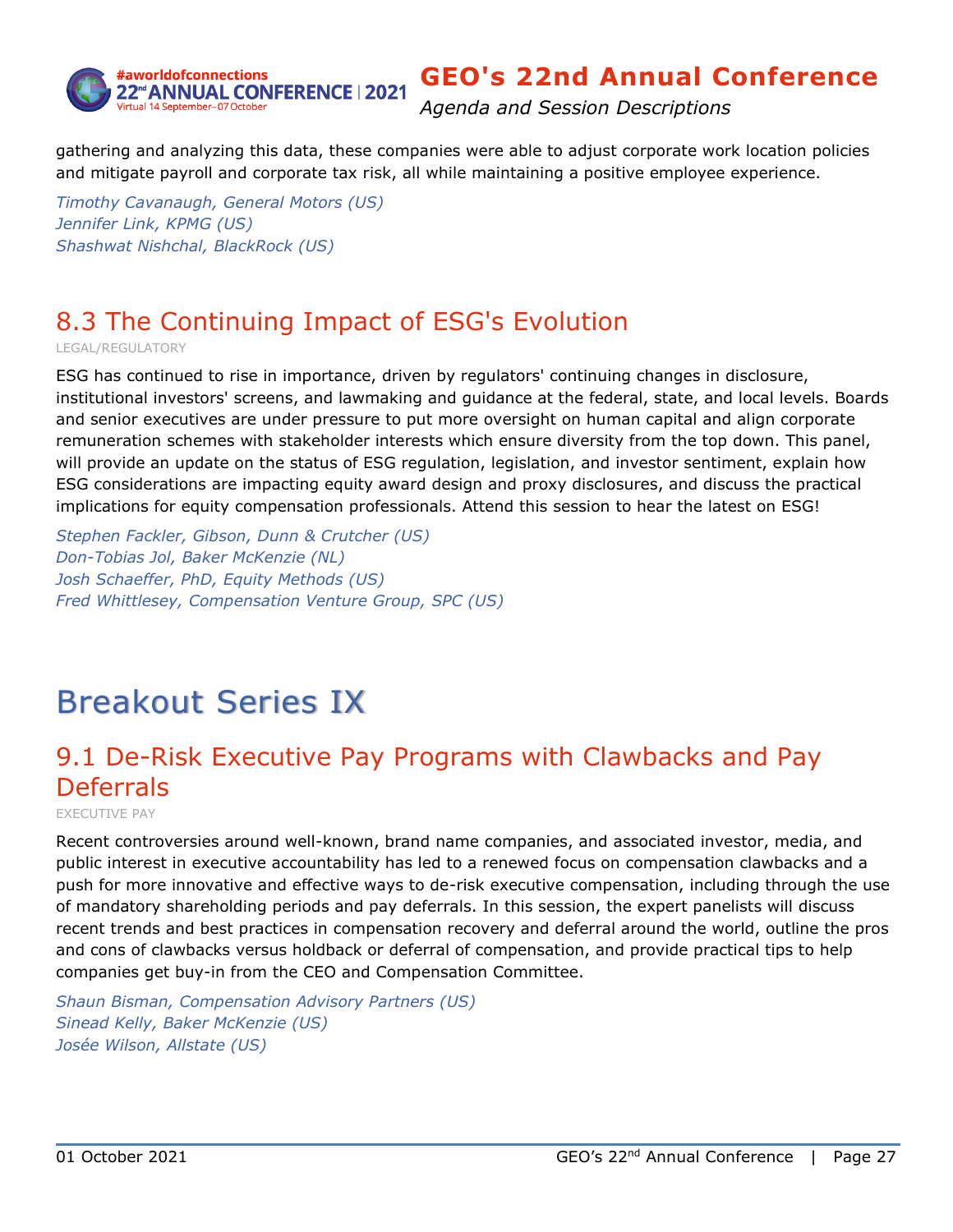

*Agenda and Session Descriptions*

## <span id="page-27-0"></span>9.2 Corporate Tips for Corporate Actions

PROGRAM MANAGEMENT

The term 'corporate action' strikes terror into the heart of most equity plan managers! But it doesn't always have to be a terrifying experience. There are a million and one things to consider, and many stakeholders involved, but there are ways to plan ahead and approach things differently. Whether you are looking at stock splits, dividends, mergers and acquisitions, rights issues or spin-offs…there are ways to approach your corporate action that make things a little easier. Join this panel of experts to hear some insightful tips from those that have recently completed corporate actions; and an equity administrator who supports numerous clients annually to make changes to their global company equity plans. Whether focusing on migrating another company with a different employee culture and needs; or managing across global stakeholders, not every corporate action needs to end in burnout. Attend this session to hear the lessons learned to make your experience the best it can be!

*Amanda Benincasa, Aon (US) Sarah Conrad, Fidelity (US) Aftab Ibrahim, T-Mobile US (US) Eileen Lacamera, Pfizer (US)*

## <span id="page-27-1"></span>9.3 Country to Country

LEGAL/REGULATORY

Join us for an insightful look at the global operation and compliance of incentive plans in the 'new normal.' This not-to-be-missed panel will discuss important topics including essential updates on recent legal, tax and regulatory changes around the world including securities laws, foreign exchange, and tax challenges. No global session would be complete without including a review of hot topics in especially challenging environments like Canada, China, the EU, and the UK (post-Brexit). Attend this session to learn how best to conduct due diligence to cover your employee population, wherever your employees may be, and how changes to the modern workforce affect global incentive plans, remote working, and gig economy workers. If you can attend one global updates session, make sure you don't miss this one!

### *John Ball, GAM (UK)*

*Chris Fallon, Tapestry Compliance (UK) Tom Parker, Tapestry Compliance (UK) Julie Shepherd, FGE, The Sage Group (UK) Emilie Sylvester, Tapestry Compliance (UK)*

# Breakout Series X

## <span id="page-27-2"></span>10.1 Increasing Financial Resiliency in Diverse Segments of Your Workforce

TRENDING NOW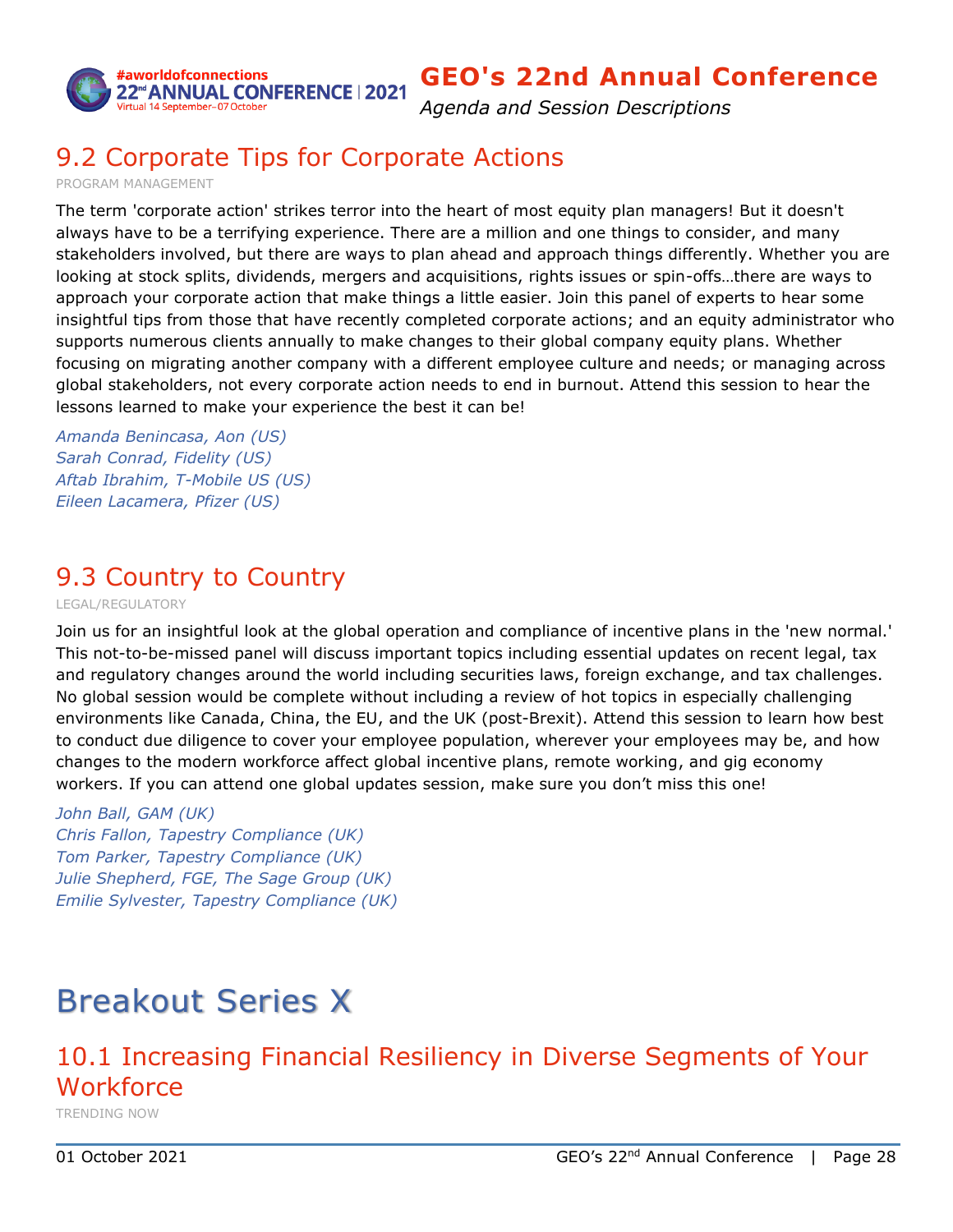

*Agenda and Session Descriptions*

As more employers take a holistic approach to talent care, offering meaningful and comprehensive benefits has become a requirement. However, the starting line isn't the same for all of your employees. As diversity, equity, and inclusion become strategic keys in all areas of business, these concepts should carry over into financial wellness programs for the work to make a true impact. This panel of stock plan professionals will discuss how financial wellness programs and other benefits-related offerings may help to foster financial resiliency in different employee populations, such as BIPOC and women, and how the specific needs of these individuals can vary. You'll leave with a better sense of what true equity can be with your programs, and tactical tips for maximizing the benefits delivered by your programs.

*Kathy Eismont, McGraw Hill Education (US) Andrew Lendnal, Morgan Stanley at Work (US) Wendy Spears, Adobe Inc. (US)*

## <span id="page-28-0"></span>10.2 Case Study—Making Conditional Share Awards Work for You and Your Employees

DESIGN AND STRATEGY

A not-to-be-missed session for anyone exploring ways of using Conditional Share Awards (CSAs) to reward global employees. Using a variety of company case studies, including BT's introduction of 'yourshare' with an award of shares to 101,997 employees, this panel of experts will look at the diverse approaches taken to awarding CSAs. Since 2020 and the impact of the COVID-19 pandemic, companies have been extending their existing employee share plans to include CSAs as a way of rewarding larger groups of employees.

This session will explore reasons for introducing awards and different strategies for setting eligibility criteria, how employees receive and accept awards, the length of vesting and holding periods, the treatment of leavers and country specific variations. An important part of any new plan involves communicating effectively to employees and the panelists will share examples of CSA documentation used in practice, highlighting key messaging topics. This discussion will compare and contrast the plans, how company objectives influenced their design and challenges faced along the way. Attend this session to hear how you can add CSAs to your employee share plans!

*Ian Cox, Equiniti (UK) Jennifer Rudman, Equiniti (UK) Anna Watch, BT Group PLC (UK)*

## <span id="page-28-1"></span>10.3 Intense Scrutiny of CIC Arrangements: Importance of Attention to Detail

EXECUTIVE PAY

With more consolidation looming on the horizon, join this session to explore the latest trends in change in control (CIC) benefits, including severance, equity awards, and excise tax protection arrangements. Featuring data from 200 companies across ten industries from the Alvarez & Marsal and Equilar's Executive CIC Report, this panel will examine industry differences in CIC provisions and highlight where dramatic shifts have been noted in recent years. With rich experience both on the acquirer and target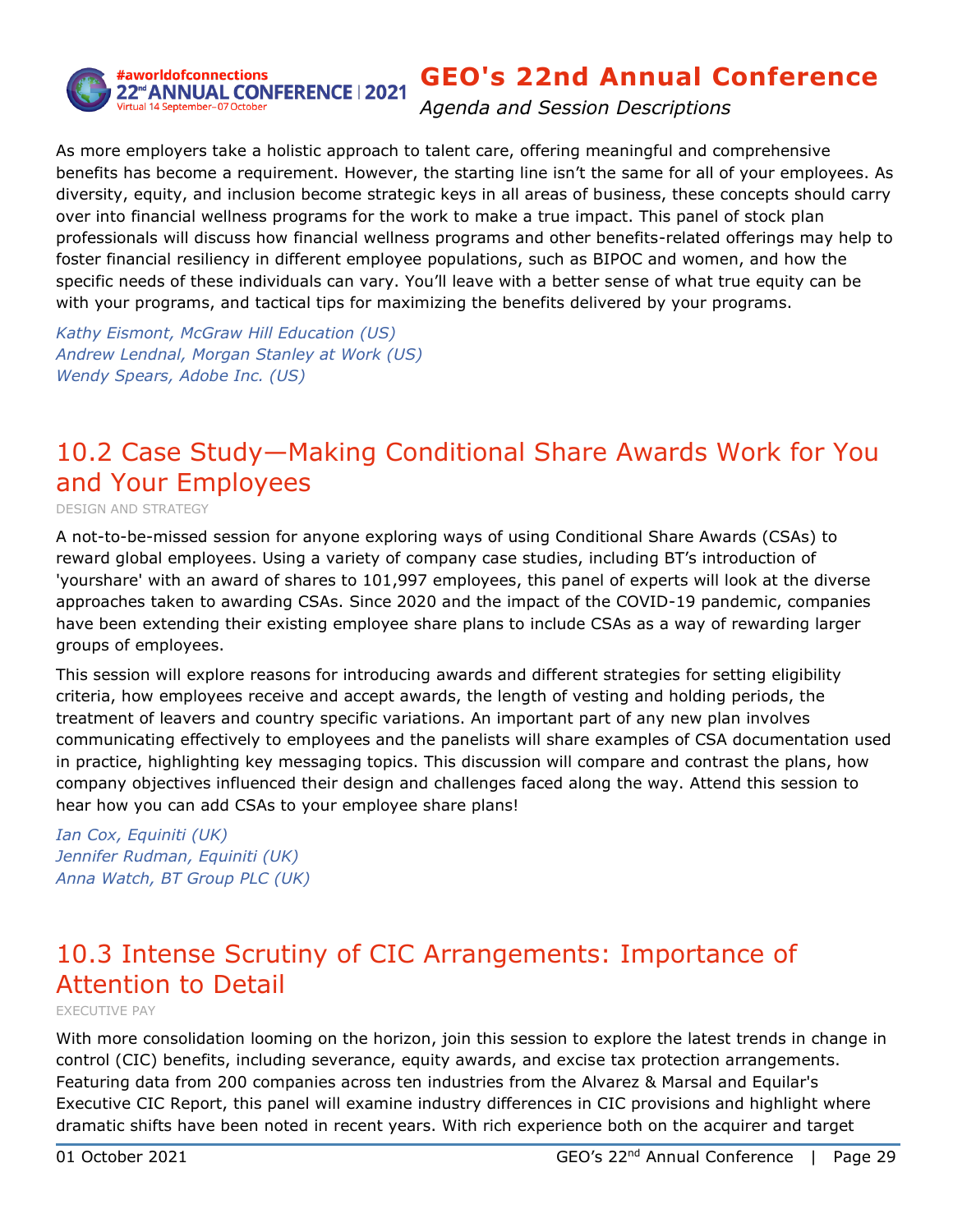

*Agenda and Session Descriptions*

sides of a deal, the panelists will share their "lessons learned" and suggestions on how to expertly navigate tricky M&A transactions, including how to avoid potential CIC pitfalls for non-US employees.

*Rob Casburn, Alvarez & Marsal (US) Cherie Curry, FGE, Hilton Worldwide, Inc. (US) Garry Devine, Horizon Therapeutics (US) Allison Hoeinghaus, Alvarez & Marsal (US)*

# Breakout Series XI

## <span id="page-29-0"></span>11.1 Creating an Equity Compensation Culture

DESIGN AND STRATEGY

Like the strength of a house is dependent on the foundation upon which it is built, the stability, strength, and ultimately success of a company is dependent upon its cultural foundation. For an organization and its employees to be the most successful, a culture that includes an ownership stake is critical. So how does an organization build a cultural foundation that includes employee ownership? They lean-in to and own their commitment to employee ownership within their organizations. This compare and contrast session will feature two companies—Helios Towers and Software One, who are working to stabilize and strengthen their workplace culture with a resilient foundation built on employee ownership. Hear how equity played a critical role in the Helios Towers IPO journey and how Software One is taking the key learnings from its global share plan launch in 2020 to implement change to increase the plan take up rate to further demonstrate its commitment to employee ownership.

*Sally Blanchflower, Tapestry Compliance (UK) Jonathan Brooks, Helios Towers (ES) Paul Fabiszak, Software One (ES) Louise Feeney, Computershare (ES)*

## <span id="page-29-1"></span>11.2 Who Is the Employer and Why Does It Matter?

BUSINESS INTELLIGENCE

In the past, most employees would live within a short distance of their work locations. However, due to technology, globalization, quick expansion requirements, and changes driven by the recent pandemic, many companies are now allowing, or considering allowing, employees to work remotely from almost anywhere. The answer to the question 'who is the employer?' has become more complex. The employer―or the entity benefiting from the employee's services―may not be the entity with which the employee has a contractual arrangement. The tax implications of this can be significant. Attend this session as the panelists review the concept of the "employer" from the income tax, social tax, legal perspective, and more! Join us for this invaluable discussion and learn best practices as well as common pitfalls if the current environment has you wondering who really is the employer and why does it matter!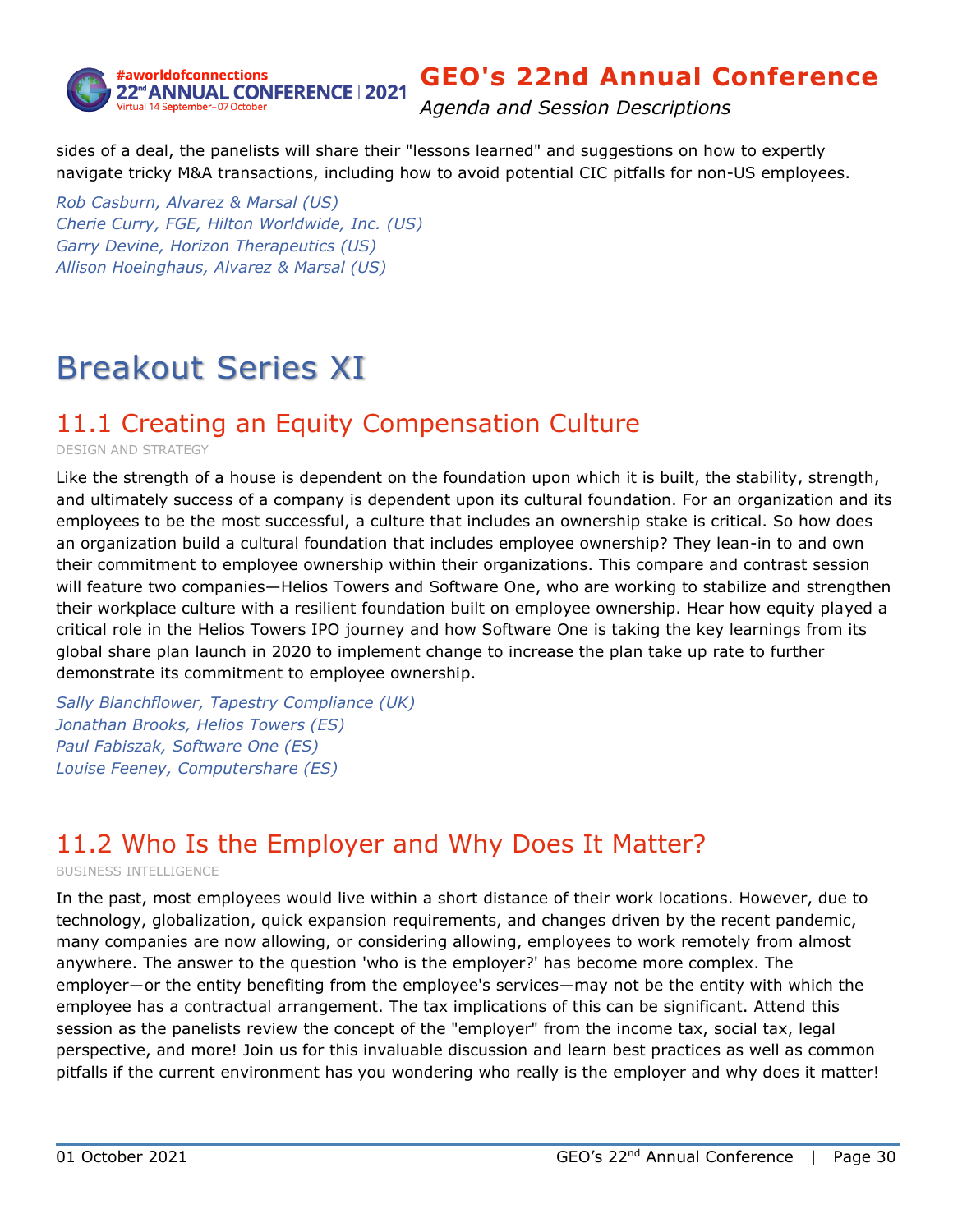

*Agenda and Session Descriptions*

*Denise Glagau, Baker McKenzie (US) Marlene Zobayan, FGE, Rutlen Associates (US) Christine Zwerling, Twilio (US)*

## <span id="page-30-0"></span>11. 3 Management Insights and Equity Programs

BUSINESS INTELLIGENCE

A consistent challenge for equity teams is the sheer time and effort it takes to prepare meaningful information describing the effectiveness of their corporate equity programs. If you find yourself in this quandary, be sure to join us for an in-depth look at how companies can set-up process automation to collect and store disparate data from various HR and equity sources and drive powerful data analytics and visualizations to achieve strategic change within their business. Attendees to this session will learn how to move from having limited understanding of HR compensation program effectiveness to efficiently drawing management insights from various employee compensation programs.

*Matthew McKittrick, Moss Adams (US) Frances Turalba, Amazon (US) Billy Vitense, Starbucks (US)*

# Breakout Series XII

# <span id="page-30-1"></span>12.1 Not Your Typical IPO: Developing Trends in Public Offerings

TRENDING NOW

Today's crop of companies aspiring to a public listing aren't following the same old playbook for IPOs. With the upswing in direct listings and Special Purpose Acquisition Companies (SPACs) there is a clear shift in the balance of power, resulting in creative and new approaches to equity compensation treatment in a public listing. Join this panel to learn about these new trends and how these companies get to, through, and beyond IPO. Included in this discussion are how the different types of IPOs―traditional, direct, and SPAC―compare and contrast. The panel will also address the benefits different IPOs can deliver to both employees and employers, as well as what two recent alternative IPOs wish they had known before the process started. Attend this session and be prepared for your potential IPO!

*Randy Murphy, Airbnb (US) Ryan Ross, Aon (US) Carl Stegman, Fidelity (US)*

## <span id="page-30-2"></span>12.2 Somewhere over the Rainbow! Equity in the Post Pandemic World―Is There a Pot of Gold?

TRENDING NOW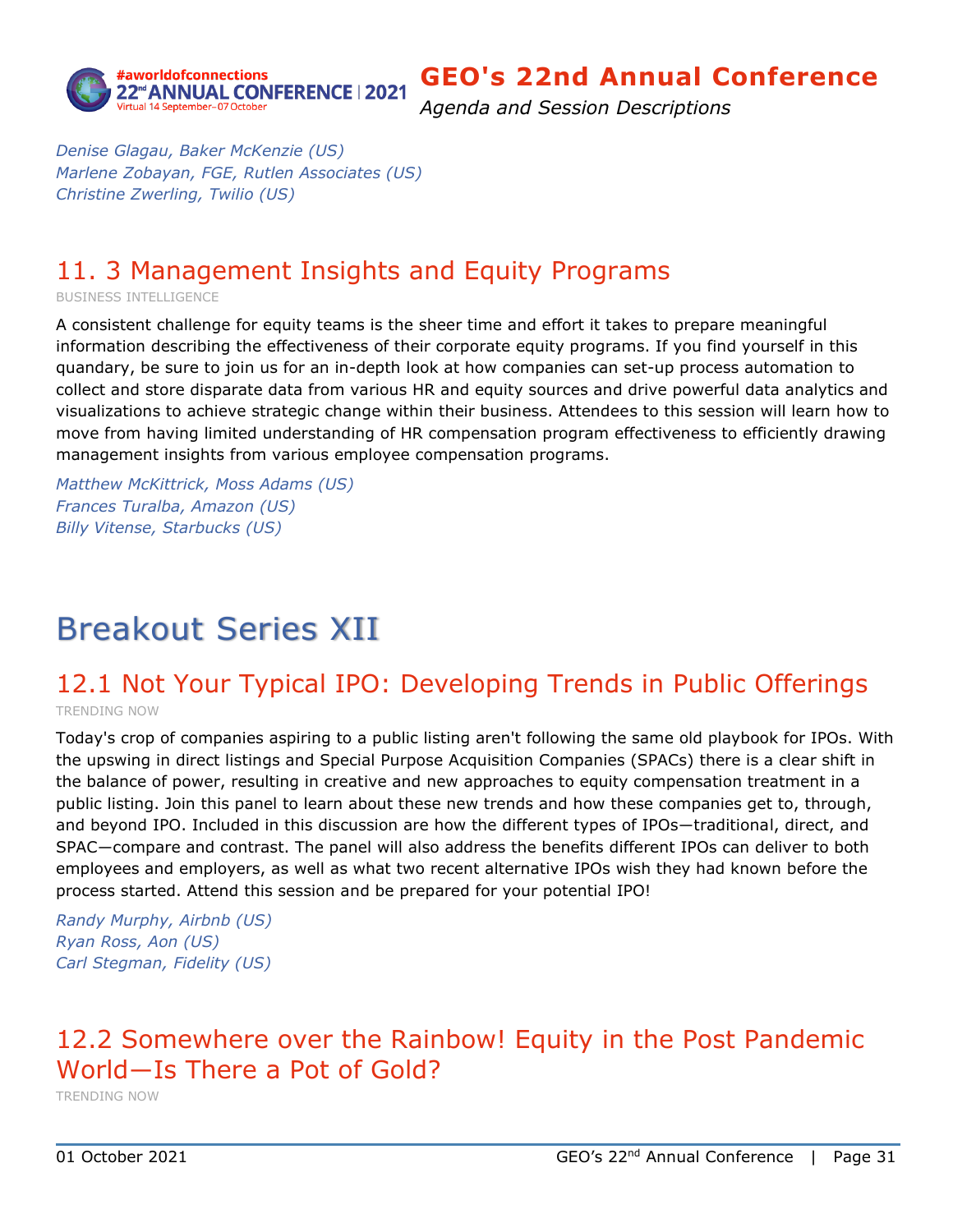

#aworldofconnections 22<sup>rd</sup>ANNUAL CONFERENCE | 2021

## **GEO's 22nd Annual Conference**

*Agenda and Session Descriptions*

As various parts of the world emerge from the COVID-19 pandemic lockdowns, vaccines roll out, and we all adjust to a "new normal"―what does our new world look like? There has been an increased focus on employee well-being but will this continue to evolve as we return to the workplace? Work life balance has changed with a "day at the office" often becoming a "day at the dining room table," will we ever return to a traditional office environment? How will these changes impact our broader HR practices like recruitment and retention of talent? More importantly, how do we keep our workforce connected and collaborative? And last but not least, how does all of this impact our equity compensation world? So many questions and so much to still discover. Join these four issuers as they share their insights and perspectives and a wealth of knowledge and experience from different industry segments, and from the four corners of the globe―Hong Kong, US, Israel, and Germany―with unique challenges from their region, differences in experience as they emerge from the pandemic, and if indeed there is that elusive pot of gold at the end of the rainbow!

*Matthew Connor, FGE, Lucid Motors (US) June Davenport, Morgan Stanley at Work (ES) Yael Elbaz Roiter, FGE, AppsFlyer (IL) Dr. Adie Leung, FGE, Citi (HK) Tim Luther, Delivery Hero (DE)*

## <span id="page-31-0"></span>12.3 Building a Stable and Sustainable Operating Model for Equity Program Management

PROGRAM MANAGEMENT

Offering a global employee share purchase program seems to be one of these giant projects that HR organizations look at or even fear. But in the end, a well-designed, professionally administered, and appealingly communicated program might be the game changer when it comes to employee engagement, loyalty, motivation, or even recruiting of the best-in-class employees. In this session, the panelists will provide insights into building a sustainable operating model for global equity programs. They will show and discuss the well-established infrastructure that the Equity Services Team of the Siemens Global Business Services Unit has built and is running in parallel for 72 different global plans. Join in for some fun facts, as these presenters, true patriots of employee share ownership, demystify equity administration and communication for you. If you are planning to implement a program or if you are looking for improvements in your plan management, you will not want to miss this session!

*Leonie Mayer, Siemens AG (DE) Simone Schmitt-Schillig, Unequity (DE)*

# Breakout Series XIII

# <span id="page-31-1"></span>13.1 Overcoming the Barrier: Building Cross-Department Connections

COMMUNICATIONS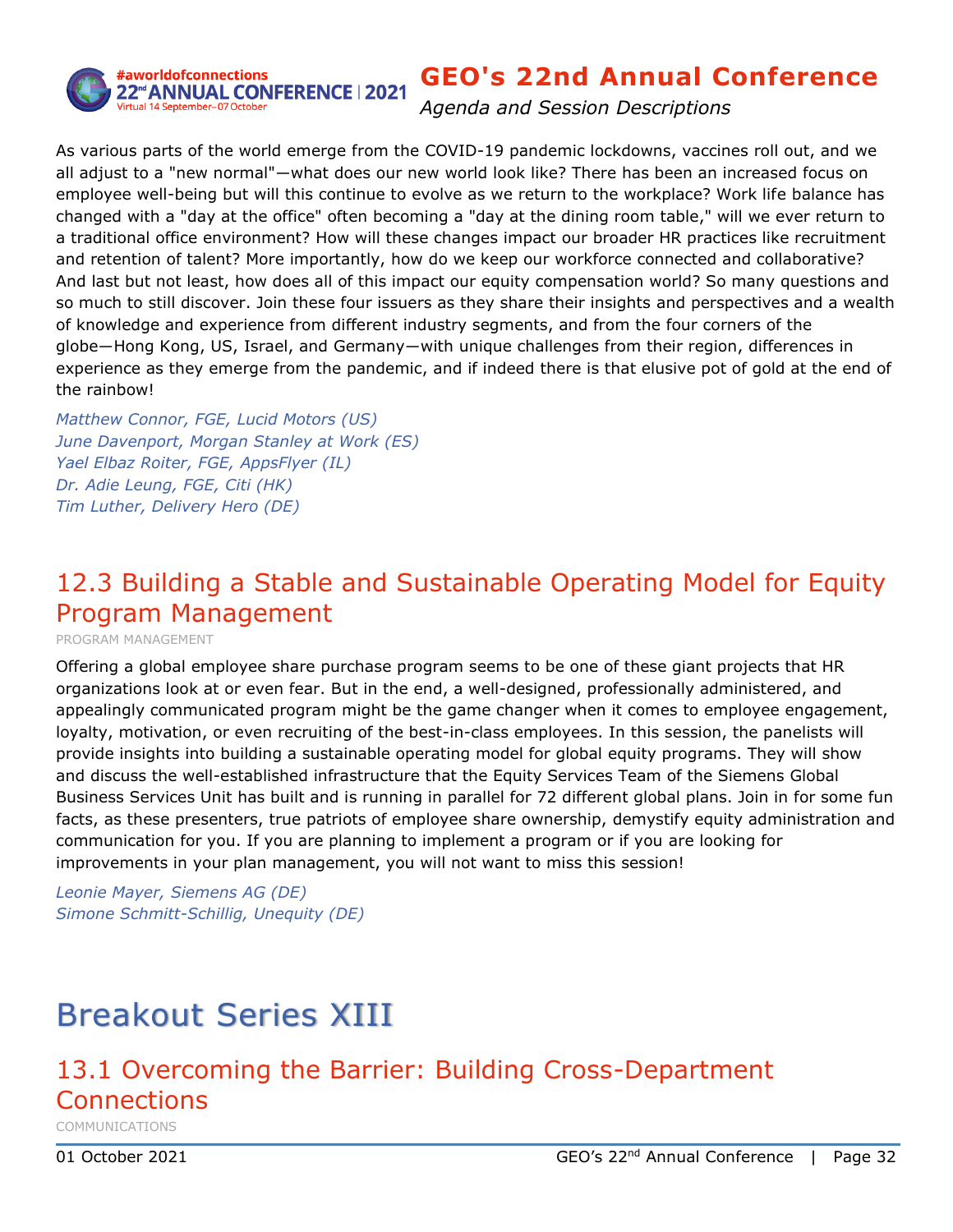

*Agenda and Session Descriptions*

When having conversations with your financial reporting partners, does it sometimes feel like there is a communication barrier? Do your conversations seem like they are going nowhere? If so, join this panel of experts as they help bridge the gap between Human Resources, Executive Compensation, Financial Reporting, and other departments. The panelists will discuss compensation expense, deferred tax assets, and dilutive EPS in simple terms. As you "cross the border" and learn more about accounting and reporting, they will share lessons learned and best practices for strong and efficient cross-department communication, including tried and true tips and techniques directly from Texas Instruments and Charles River Laboratories that you too can use to fluently speak to your colleagues!

*Brian Arrington, Texas Instruments (US) Raenelle James, Equity Methods (US) Tommy Swindle, FGE, UBS Financial Services (US) Ryan Trent, Charles River Laboratories (US)*

## <span id="page-32-0"></span>13.2 Payroll Challenges for Globally Mobile Employees

FINANCE, TAX & ACCOUNTING

There is settling the equity award and then there is getting the reporting and withholding correct across the US and around the world. Join this panel of experts as they discuss the top challenges they have conquered in mobility equity reporting and working with payroll teams. Learn which locations around the world they have found to be more difficult in terms of processing awards and dealing with payroll. Hear what some of these issues were and how they were solved, as well as tips and tricks on how to handle these more effectively. Attend this session for an in-depth look at mobile equity and payroll.

*Lynn Carbo, Global Tax Network (US) Tara Hagen, Global Tax Network (US) Andrea Kagan, NVIDIA (US) Shokiah Williams, Wish (US)*

## <span id="page-32-1"></span>13.3 Making Waves with a Global ESPP―Top 5 Challenges of a Global Employee Stock Purchase Plan

DESIGN AND STRATEGY

A global employee stock purchase plan (ESPP), operating across multiple countries and even continents, can be a key pillar in fostering an aligned company culture and having productive, engaged employees. Managing an ESPP across borders can add complications though, and you need the right strategies and processes to rise to the challenges they create. Any great plan design will need to consider regulatory issues across different jurisdictions, how to educate the global workforce about the benefits of the plan, different taxation rules and how they impact a global plan, the expense of the plan and if it's affordable to a broad base of employees, and how efficiently the plan can be run, and what costs will it incur. If you want to learn more about how to operate an ESPP across international borders, join these panelists for this informative session.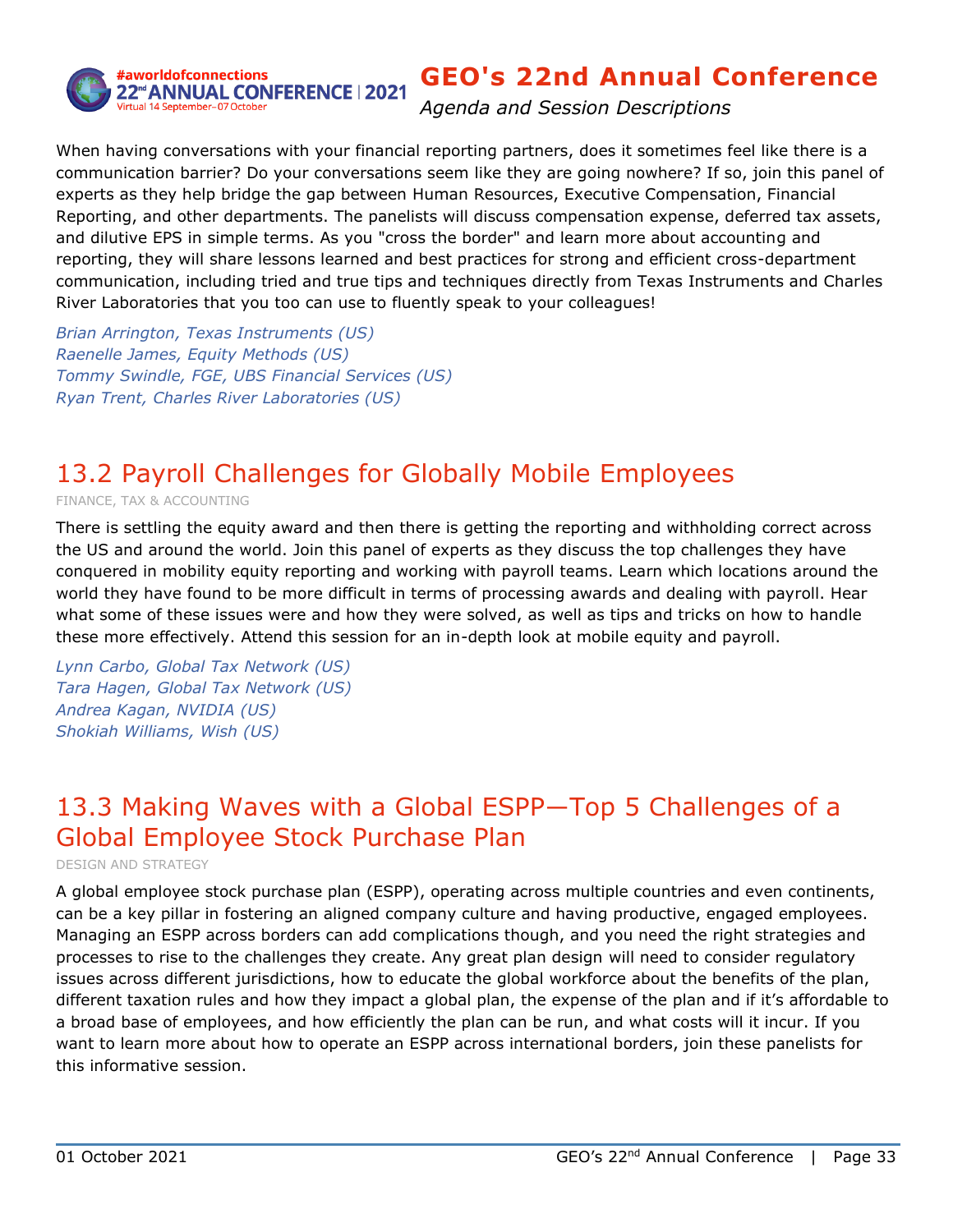

*Agenda and Session Descriptions*

*John Bagdonas, Global Shares (US) Karen Curry, Elementis Global (US) Annica Lau, LPKF Laser & Electronics (DE)*

# Breakout Series XIV

# <span id="page-33-0"></span>14.1 New Horizons: Social Justice, D & I and ESG Agenda…Charting the Course to a Better Future

TRENDING NOW

With huge shifts in the broader social justice agenda and no handy playbook to fall back on, what should companies be considering to ensure they stay ahead of the curve in the important areas of corporate social responsibility, D & I and ESG? This experienced panel will expertly breakdown this big question, bringing the debate back to those all-important take-aways you can apply to the design of your global share plans. The panelists will discuss these monumentally important topics as they relate to equity compensation and what you need to know to chart your course for a better future!

*Janet Cooper OBE, FGE (UK) Bjorn Hinderlich, Mercer (DE) Marcus McEvoy, Computershare (ES) Peter Newhouse, Unilever (UK)*

## <span id="page-33-1"></span>14.2 You've Got a Hold on Me!

DESIGN AND STRATEGY

Companies are becoming well acquainted with the benefits associated with having holding periods as a design feature of their LTI plans. While there are many benefits to granting equity compensation with a holding period there can also be challenges to implementing such a plan globally. This expert panel will discuss the benefits of holding periods, the various ways to structure those holding periods including the pros and cons, and considerations for global grants. Join this informative session and learn everything you need to know to "really get a hold" on holding period design!

*Blake Eisenberg, Aon (US) Matthew Hunter, Tapestry Compliance (UK) Jessica Ursel, C.H. Robinson (US)*

## <span id="page-33-2"></span>14.3 Unpacking APAC―Tackling Troublesome Tax and Legal **Issues**

FINANCE, TAX & ACCOUNTING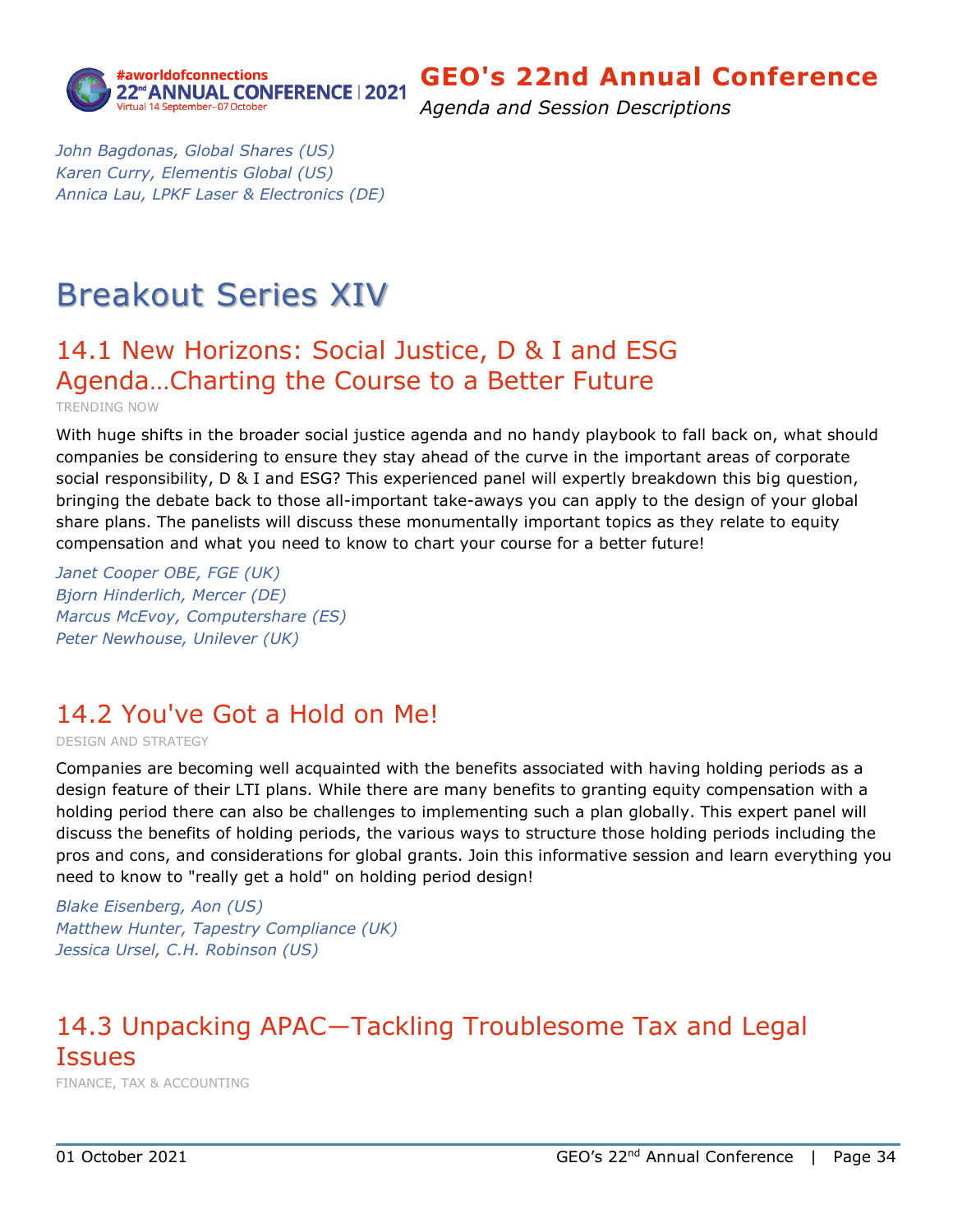

*Agenda and Session Descriptions*

Whether you're a small private company or large multinational public company, equity offerings in the APAC countries can be tricky. Attend this session as the panelists tackle the most difficult tax and legal issues that companies face with implementing and maintaining their equity programs in the APAC region, including China SAFE, Vietnamese exchange controls, Philippines and Japanese securities filing requirements, and more. This expert panel will discuss the strategies for handling these troublesome issues or navigating around them. You'll come away with a better understanding of the key compliance issues to look out for in the APAC countries; how plan design can impact the compliance burden; and best practices for achieving and maintaining compliance with some of the most challenging tax and legal requirements in the APAC region.

*Lynn Atkins, Alexion Pharmaceuticals (US) Susan Garvin, GoPro, Inc. (US) Lindsay Minnis, Baker McKenzie (US) Jeff Xu, Baker McKenzie (CN)*

# Breakout Series XV

## <span id="page-34-0"></span>15.1 "Say Hello, Wave Goodbye"―Tackling Global Issues Relating to Joiners and Leavers

LEGAL/REGULATORY

Joiners and leavers raise a number of practical and regulatory issues for companies when operating their equity plans globally. This experienced panel will discuss some of the complex and delicate issues encountered when employees join or leave companies via circumstances such as buy-outs, competitive activity restrictions, retirement and redundancy, as well as address how companies deal with the different local laws impacting these issues whilst maintaining a globally consistent approach. Attendees will hear practical approaches to addressing global due diligence in these areas, balancing risk management and simplicity of design, how to approach documentation to maximize enforceability, and some important lessons learned only from experience. If you need to learn how to "say hello and wave goodbye" to your global equity plan participants, make sure you don't miss this insightful session!

*Chris Fallon, Tapestry Compliance (UK) Hannah Needle, FGE, Tapestry Compliance (UK) Ita Shaughnessy, Jupiter Asset Management (UK) Julie Shepherd, FGE, The Sage Group (UK) Claire Sykes, Rolls-Royce (UK)*

# <span id="page-34-1"></span>15.2 A Million Different Pieces―Don't Let the Complexities of an M&A Transaction Impede the Outcome

PROGRAM MANAGEMENT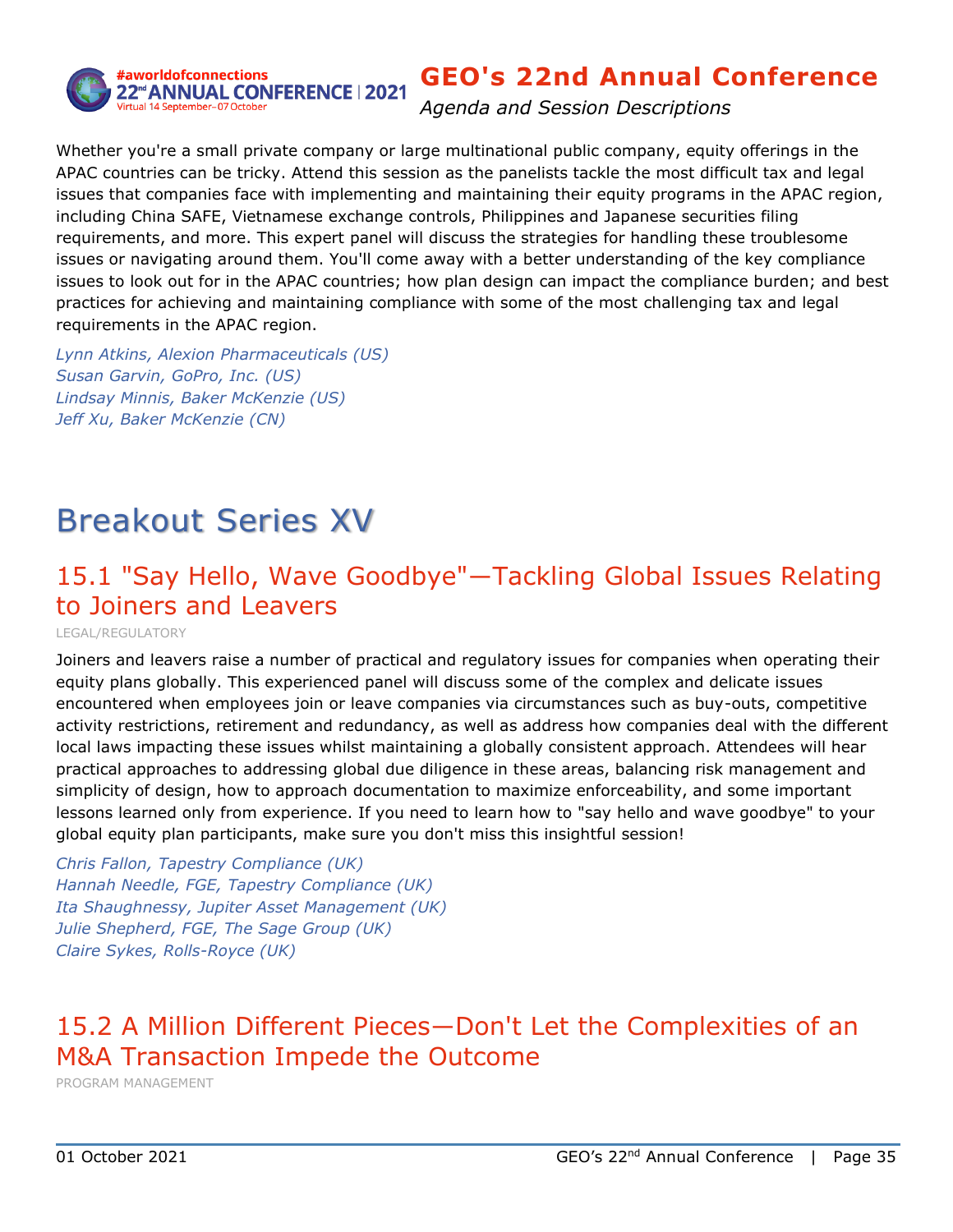

*Agenda and Session Descriptions*

A multitude of factors determine the success of a complex M&A transaction. The project manager's role is to ensure the project is delivered on time, within budget and as expected by the project sponsors. And a quick search of "project management for beginners" online, will get you an overwhelming 133 million results! Join this panel of experts who will make the complex simple. Learn the key attributes of a good project manager and what it takes to succeed. Explore a real-life example of what was required to manage one of the most complex transactions of 2020—a corporate action on a large multi-ticker equity plan. This session will help you understand project management terminology, learn why some projects succeed while others fail, discover easily accessible resources and tools for project management, and build your confidence working in project environments.

*Sean Hiera, UBS (US) Dan Shickler, Stock & Option Solutions (US) Michael Wallace, Raytheon Technologies Corporation (US) Lisa Wilkes, UBS (US)*

## <span id="page-35-0"></span>15.3 A Change Is Gonna Come―How to Embrace Change and Make It Work for Your Business

TRENDING NOW

It's fair to say that over the past year we have all experienced a period of significant change in just about every aspect of our lives. In the corporate world those changes can mean very significant challenges for organizations and their suppliers. In this session, this panel of experts will look at the corporate changes happening across industries over the last extraordinary year and discuss what that means for organizations and how they should embrace it. By the end of the session, you'll leave with a better understanding of the current landscape of corporate change as well as the key factors you'll need to consider to ensure successful business transformation.

*Nicola Carroll, Rolls-Royce (UK) Lucy Hovland, Deloitte (UK) Lauren Kushner, Stitch - A Deloitte business (UK)*

# Breakout Series XVI

## <span id="page-35-1"></span>16.1 Understanding the Participation Decision

DESIGN AND STRATEGY

We all know the key to the success of an employee stock participation plan is high participation. And the key to getting high participation is understanding what drives the participation decision for your employees. Drawing upon new research conducted by Computershare in partnership with the University of Melbourne, this session will look at what the key factors are that affect an employee's decision to participate—from the time it takes for employees to make their participation decision to the correlation between tenure and participation. This research-based presentation sheds new light on the process by which employees make their participation decision, the reasons for not participating, and what you can do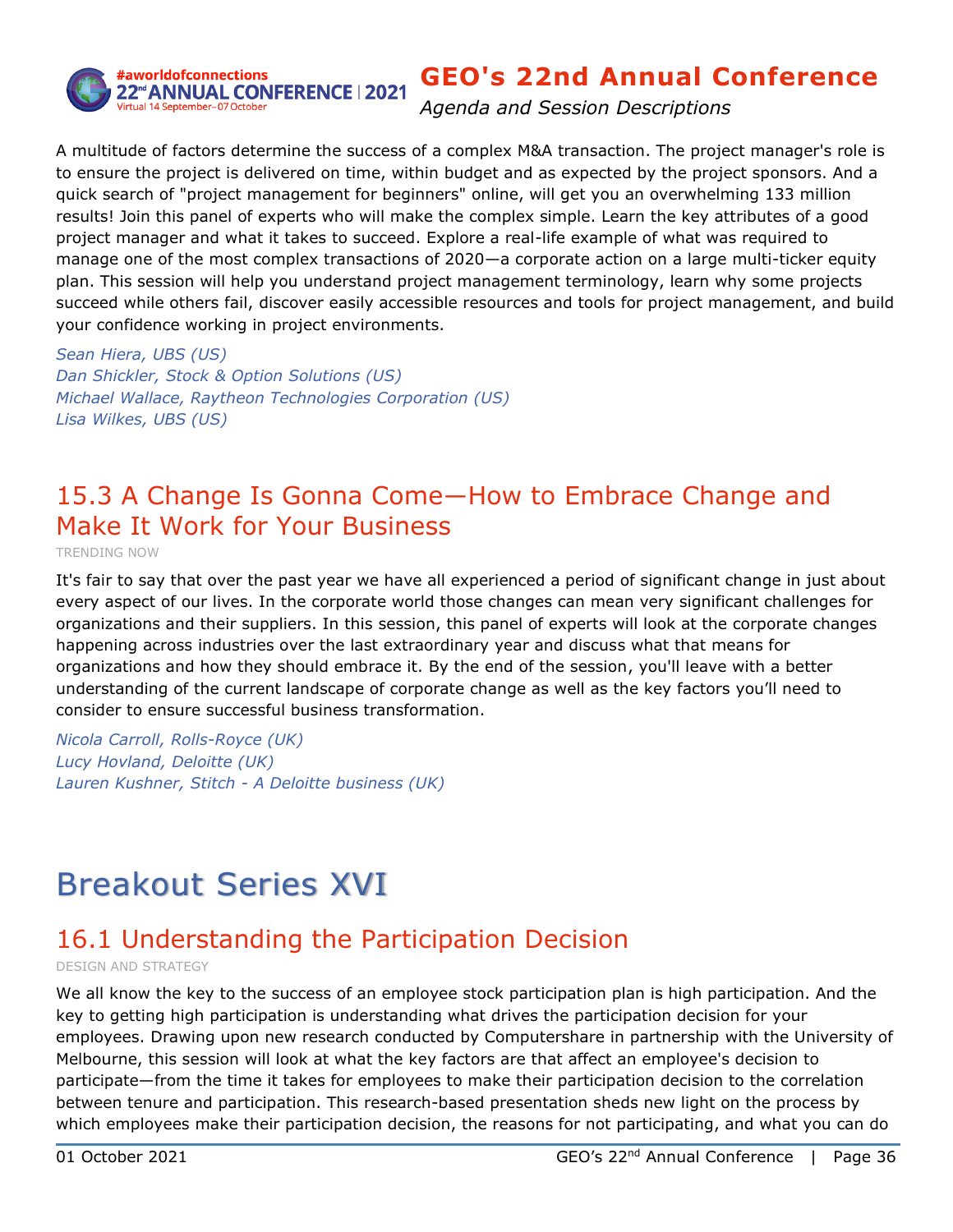

*Agenda and Session Descriptions*

to drive better interest in your own plans. Join this exciting panel as they reveal what you can do to encourage greater participation in your plan(s)!

*Ritu Gupta, Computershare (CA) Sandra Sussman, FGE, SAP (US)*

## <span id="page-36-0"></span>16.2 Current Issues in Equity Compensation

TRENDING NOW

2020 and 2021 brought major changes to the daily work of equity compensation professionals. Market volatility created by the pandemic and other macroeconomic and social factors led to broken equity incentives, share pool volatility, and a host of new challenges to overcome. Compensation professionals have had to modify awards, exercise discretion in awards, conform to new HCM disclosures, and embrace the rise of ESG considerations. On top of these considerations, layer in regulatory and political agendas and you have a perfect storm of influences that will reign for many years to come. Join this expert panel as they explore the major issues that stock administration, accounting, and executive compensation professionals are grappling with in the current work environment, and look forward to what may transpire in 2022.

*Nathan O'Connor, Equity Methods (US) Robert Slaughter, Morgan Stanley at Work (US) Lou Taormina, FW Cook (US)*

## <span id="page-36-1"></span>16.3 Chopped: Cutting Back Your Equity Charges

FINANCE, TAX & ACCOUNTING

Everyone loves a good discount code, so we're here to share some discount codes for your equity awards! Equity awards are great, but the accounting charge is often higher than anticipated. Lowering the accounting fair value can mean less financial statement expense and/or more awards to employees. In this session, you'll discover how to save on your equity awards using a variety of design levers, including techniques like setting tough but fair performance goals, adding post-vest holding periods or performance underpins value caps, and optimizing valuation assumptions. Don't pay full price for your equity awards, get the discount code!

*Sian Halcrow-Wilson, FIT Remuneration Consultants (UK) Robert Lam, LSEG (UK) CJ Van Ostenbridge, Infinite Equity (US)*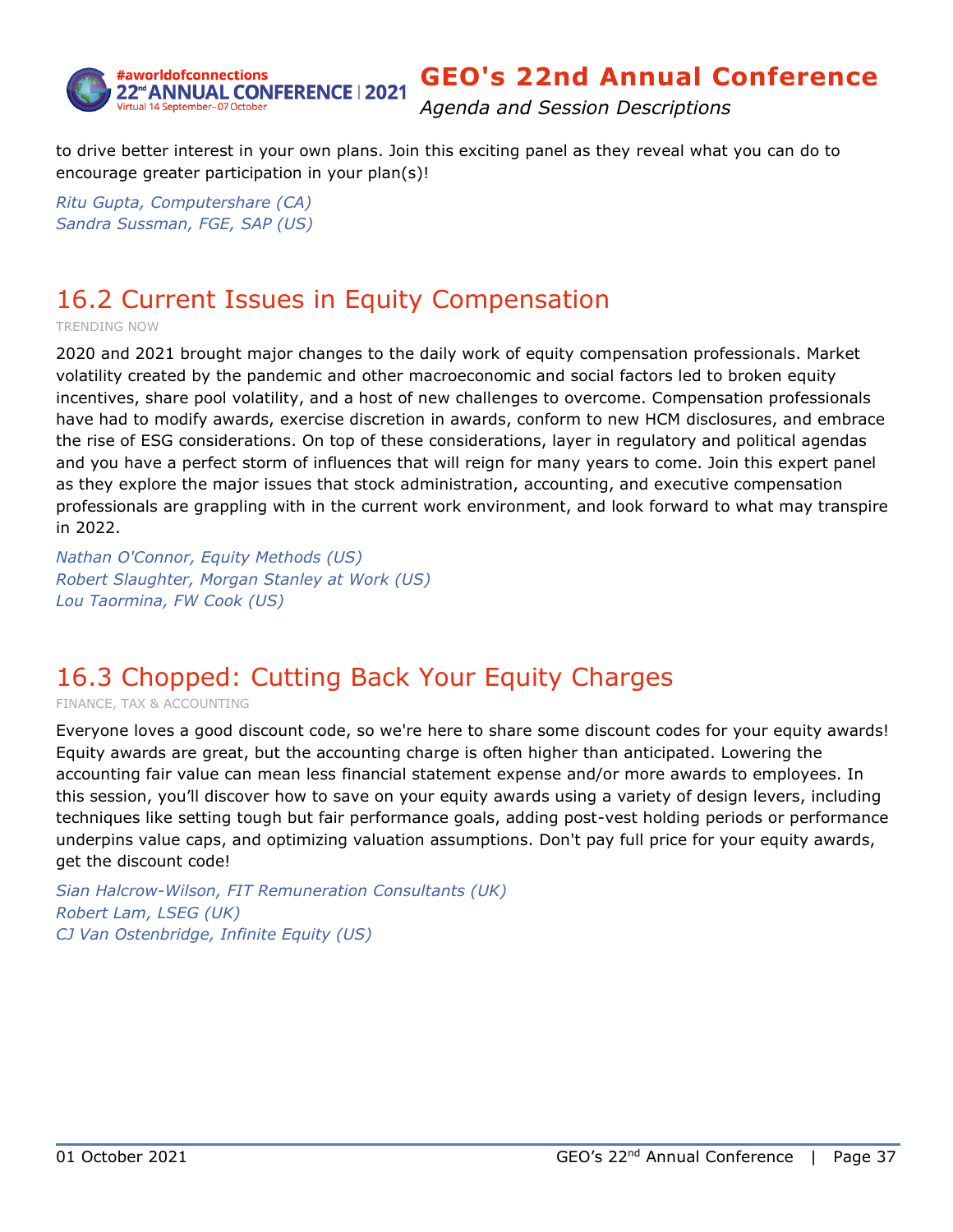

*Agenda and Session Descriptions*

# Breakout Series XVII

## <span id="page-37-0"></span>17.1 Equity and Mobility Just Got BIGGER! From the Frontlines to the Home Office of Work Anywhere

Finance, Tax & Accounting

Dealing with a mix of employee locations during a pandemic was nothing short of challenging as companies around the world moved to institute, at lightning speed, compensation policies for the front line at stores, distribution centers, laboratories, and manufacturing facilities, while also supporting their new remote workers as well as the existing workforce on international assignments. Remote workers at all levels introduced a whole new level of mobility compliance, turning many local participants into mobile participants overnight. Attendees to this session will hear stories direct from the front line―learning how these top, global companies weathered and persevered through the pandemic challenges. Key takeaways include hearing how these teams collaborated with key stakeholders and suppliers, embraced technology to help, and reacted to current market activity to address company and business needs during this difficult time.

*Leann Balbona, FGE, KPMG (US) Lori Feller, Eli Lilly & Company (US) Margie Molesso, Walmart, Inc. (US)*

# <span id="page-37-1"></span>17.2 Global Plans―Common Mistakes and How to Avoid Them

LEGAL/REGULATORY

Many companies operate stock plans of all shapes and sizes, all-employee or executive level, and global plans in particular pose significantly more challenges. Join this experienced panel for a practical look at the obstacles companies face with global plans. Join us and learn how to overcome common issues and what lessons to learn in the process. This panel will address important areas you should consider to ensure your company's success including topics such as: 1) Is consistency really key―does your plan work well away from home and what to do if not; 2) the decisions behind what awards to offer (incentive effect, tax treatment and stock vs. cash considerations); 3) speaking the language―when should plan documents be tailored to the local audience; 4) compliance when balancing budget and risk and 5) how to effectively and efficiently administer your plans around the globe.

*Mike Cheesley, Reckitt Benckiser Group (UK) Anna Fletcher, Rentokil Initial (UK) Hannah Needle, FGE, Tapestry Compliance (UK) Sonia Taylor, Tapestry Compliance (UK)*

## <span id="page-37-2"></span>17.3 Your Options for Donating Options…and Other Employee Shares: The How-to Guide

BUSINESS INTELLIGENCE

Join this panel of experts to learn the "ins and outs" of charitable donations of employee shares. Regardless of whether your company wants to focus on releasing value from forgotten or 'nuisance' share holdings or facilitate broader scale share donation option for your employees, these panelists will highlight